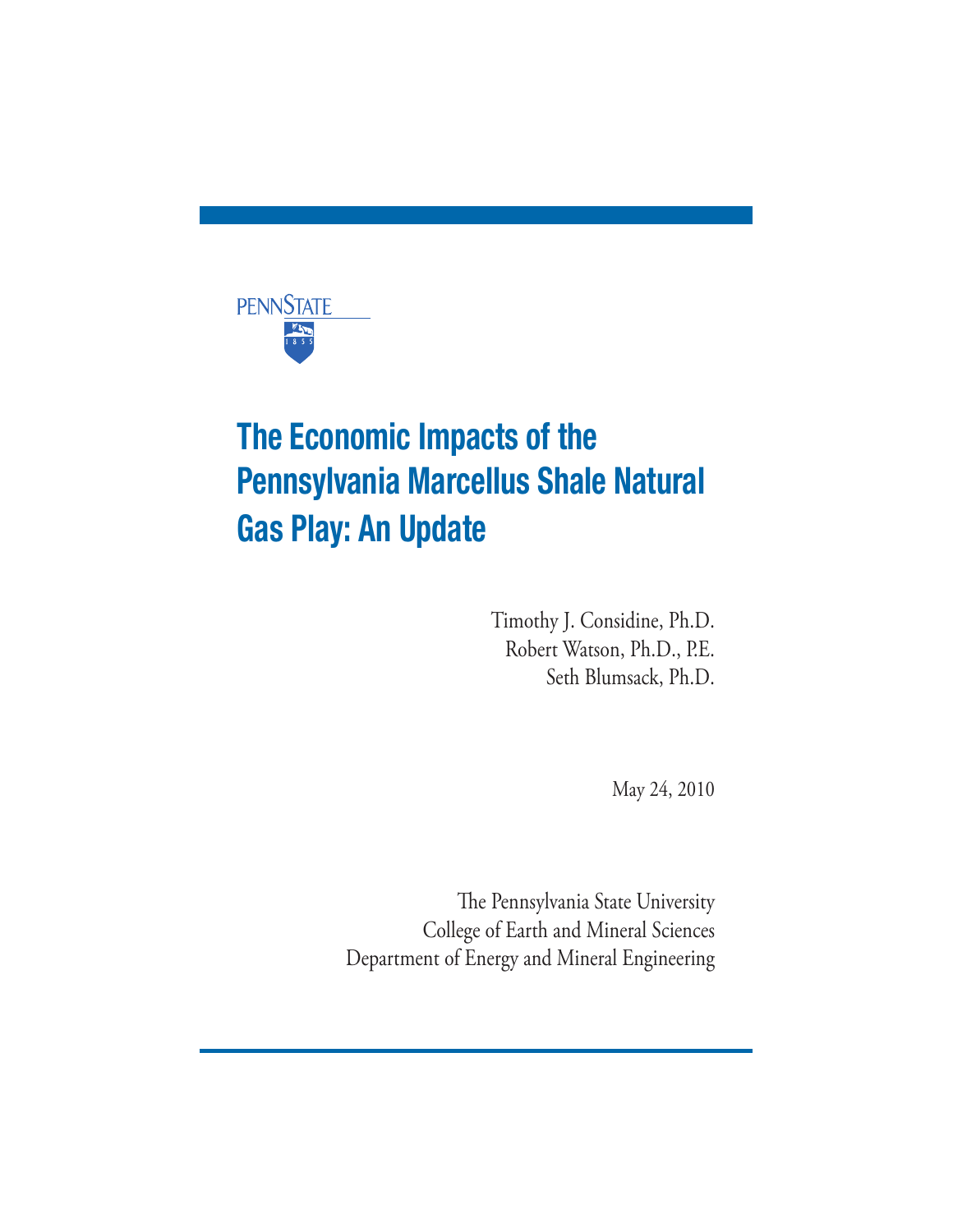#### Acknowledgements

The authors of this study acknowledge that the Marcellus Shale Gas Coalition provided the funding for this study.

#### Disclaimer

This report was prepared as an account of work sponsored by the Marcellus Shale Coalition. Neither the Department of Energy and Mineral Engineering at Penn State nor the Marcellus Shale Coalition, nor any person acting on behalf thereof, makes any warranty or representation, express or implied, with respect to the accuracy, completeness or usefulness of the information contained in the report nor that its use may not infringe privately owned rights, or assumes any liability with respect to the use of, or for damages resulting from the use of, any information, apparatus, method or process disclosed in this report. This report was written and produced for the Marcellus Shale Coalition by the Department of Energy and Mineral Engineering, Penn State University. The opinions, findings, and conclusions expressed in the report are those of the authors and are not necessarily those of The Pennsylvania State University or the Marcellus Shale Coalition. To obtain additional copies of the report or with questions regarding the content, contact Tim Considine at tconsidi@uwyo.edu or (307) 760-8400, or Robert Watson at rww1@psu.edu or (814) 865-0531.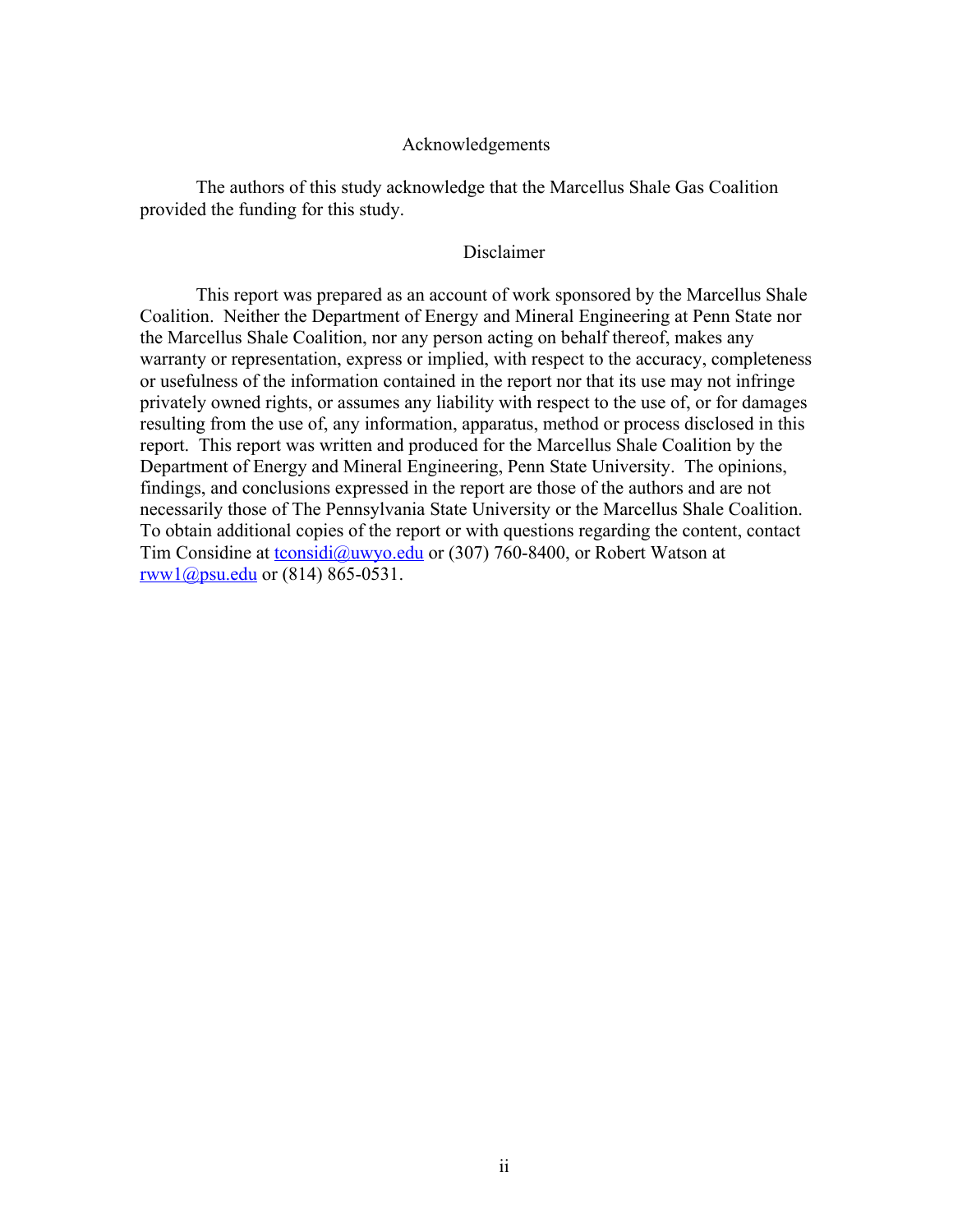#### Study Team

**Timothy J. Considine**, PhD – Dr. Considine is the School of Energy Resources Professor of Energy Economics in the Department of Economics and Finance at the University of Wyoming. Dr. Considine was formerly a Professor of Natural Resource Economics at the Pennsylvania State University from 1986 to 2008.

**Robert W. Watson**, PhD PE – Dr. Watson is Emeritus Associate Professor of Petroleum and Natural Gas Engineering and Environmental Systems Engineering in the Department of Energy and Mineral Engineering at the Pennsylvania State University. Dr. Watson is also the Chairman of the Technical Advisory Board to Oil and Gas Management of the Pennsylvania Department of Environmental Protection.

**Seth Blumsack**, Ph.D. – Dr. Blumsack is an Assistant Professor of Energy Policy and Economics in the Department of Energy and Mineral Engineering at the Pennsylvania State University.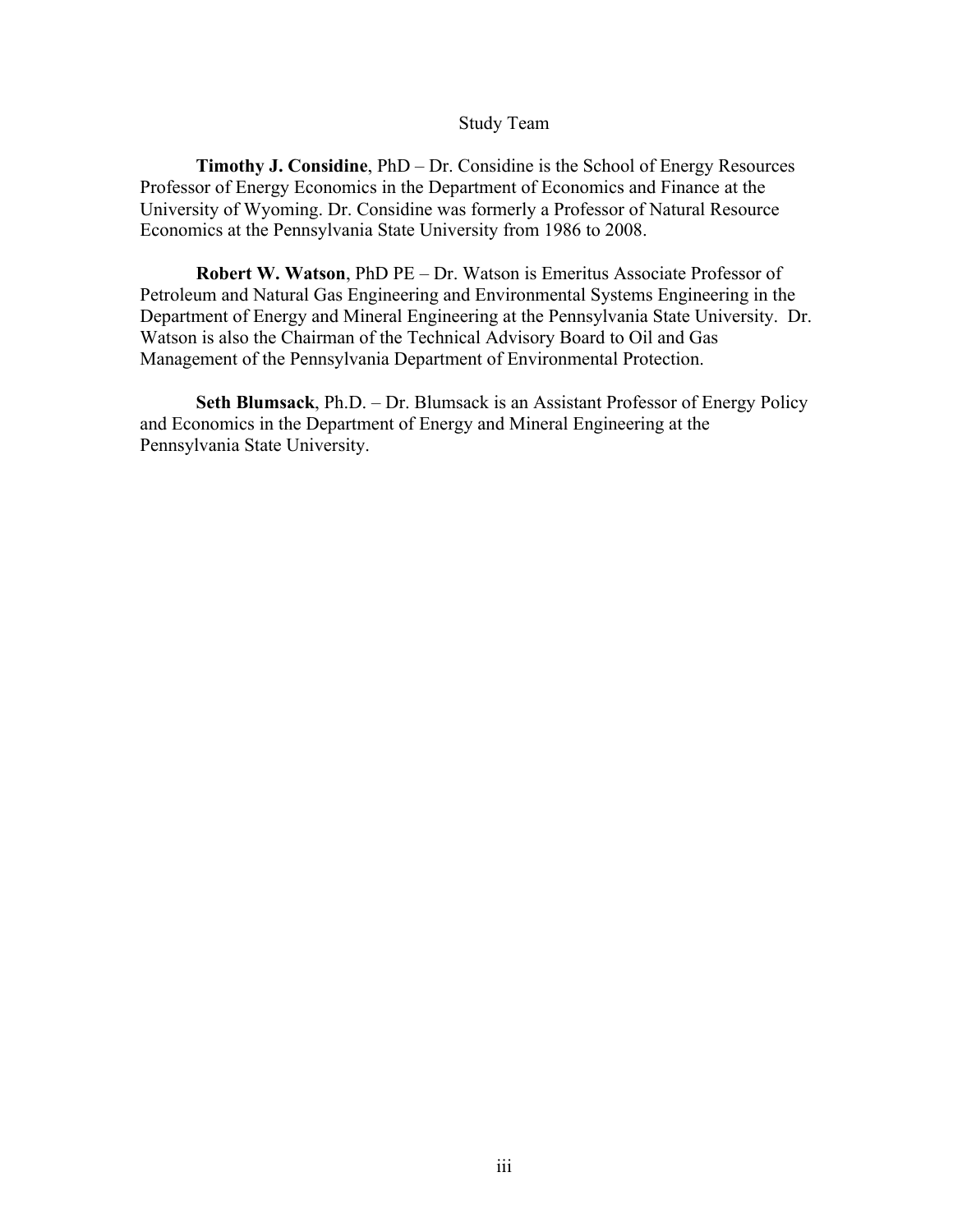#### Executive Summary

Fully developed, the Marcellus Shale has the potential to be the second largest natural gas field in the world, behind only the South Pars/Asalouyeh field shared between the nations of Iran and Qatar. Converted to British Thermal Units (BTUs), the natural gas found in the Marcellus could be equivalent to the energy content of 87 billion barrels of oil, enough to meet the demand of the entire world for nearly three years.

In Pennsylvania, the development of these historic resources, while still in its infant stages, is credited with the creation of thousands of jobs and billions in annual revenue for the state. Over the next two years, this growth is expected to increase rapidly -- providing the Commonwealth with a steady supply of affordable, clean-burning energy, and creating the potential for a wholesale transformation of the energy landscape both across the state and throughout the nation.

Natural gas development stimulates the economy in two major ways: business-tobusiness spending and payments to land owners. Exploring, drilling, processing, and transporting natural gas requires goods and services from many sectors of the economy, such as construction, trucking, steelmaking, and engineering services. Gas companies also pay lease and royalty payments to land owners, who also spend and pay taxes on this income. Higher energy production stimulates employment, income, and tax revenues. This study estimates these economic impacts using an input-output model developed by the Minnesota IMPLAN Group, Inc., which is the same model used by the Pennsylvania Department of Labor (2010) in their study of green jobs.

During 2009, Marcellus gas producers spent a total of \$4.5 billion to develop Marcellus shale gas resources. Using the IMPLAN modeling system, we estimate that this spending generated \$3.9 billion in value added, \$389 million in state and local tax revenues, and more than 44,000 jobs (see Table ES1). During 2009, natural gas output averaged 327 million cubic feet per day of natural gas equivalents, which includes dry natural gas and petroleum liquids. Output at year-end 2009 was over 500 million cubic feet per day.

|          |        | Millions of 2010 Dollars                                         |            |         |             |
|----------|--------|------------------------------------------------------------------|------------|---------|-------------|
|          | Value  | State $\&$                                                       |            | Wells   | Output      |
| Year     | Added  | <b>Local Taxes</b>                                               | Employment | Drilled | Bcfe / day* |
| 2009     | 3,877  | 389                                                              | 44,098     | 710     | 0.3         |
| Planned  |        |                                                                  |            |         |             |
| 2010     | 8,039  | 785                                                              | 88,588     | 1,743   | 1.0         |
| 2011     | 10,129 | 987                                                              | 111,413    | 2,211   | 2.5         |
| Forecast |        |                                                                  |            |         |             |
| 2015     | 14,415 | 1,417                                                            | 160,205    | 2,903   | 7.6         |
| 2020     | 18,853 | 1,872                                                            | 211,909    | 3,587   | 13.5        |
|          |        | * Befe is billion cubic feet of natural gas equivalents per day. |            |         |             |

| Table ES1: Summary of Actual, Planned, and Forecast Economic Impacts |  |  |  |  |
|----------------------------------------------------------------------|--|--|--|--|
|----------------------------------------------------------------------|--|--|--|--|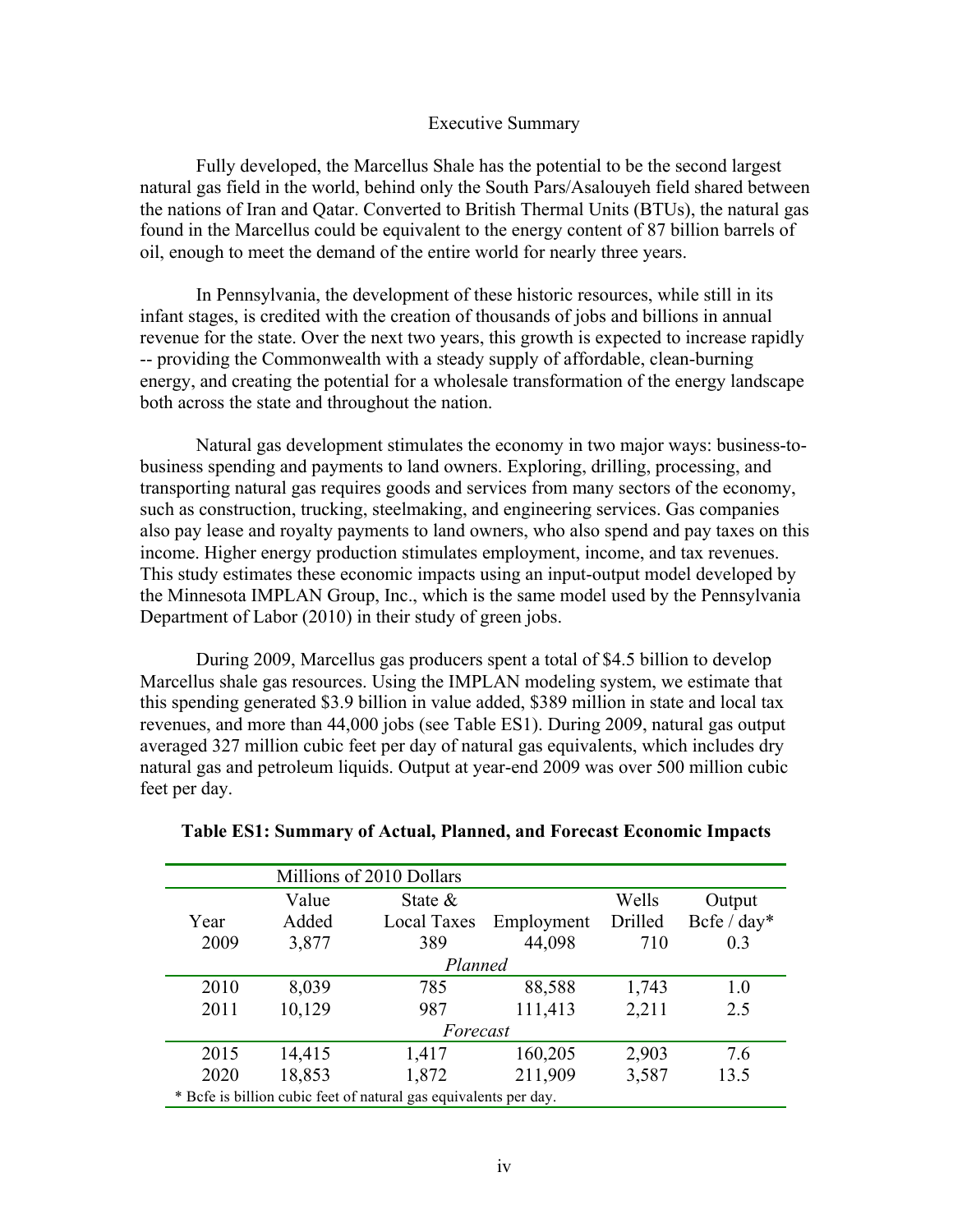Based upon our survey, Marcellus producers plan to spend significantly more this year and next, generating more than \$8 billion in value added in 2010 and another \$10 billion during 2011 (see Table ES1). This higher economic activity generates almost \$1.8 billion in additional state and local tax revenues during 2010 and 2011. Employment in the state expands by more than 88,000 jobs during 2010 and over 111,000 jobs during  $2011<sup>1</sup>$ . This dramatic increase in Marcellus drilling activity has occurred during a period of general economic recession and relatively low natural gas prices. Natural gas production from the Pennsylvania Marcellus will likely average one billion cubic feet per day during 2010 and approach 2.5 billion cubic feet per day during 2011.

The projected economic impact from Marcellus activity in this report is very similar to the forecast made last year at a much earlier stage of Marcellus development. The minor differences can be attributed to a significant decline in natural gas prices and changes in the economy as a whole due to the current nationwide recession.

The Marcellus resource base is large and could support significant levels of drilling in the future. This study estimates a dramatic expansion of Marcellus gas production from slightly over 327 million cubic feet per day during 2009 to over 13 *billion* cubic feet per day by 2020. If this occurs, employment would expand by 200,000 jobs and annual gains in state and local taxes revenues would exceed \$1 billion.

These benefits cannot simply be attributed to nature's bounty. Instead, their realization depends upon the Pennsylvania Marcellus maintaining its relative competitive position. Currently, there are at least five other major shale gas plays competing with the Marcellus, including the Barnett, Haynesville, Fayetteville, Woodford, and Eagle Ford formations as well as several shale formations in Canada. As production from these plays expands, prices for natural gas are likely to remain relatively low and pressures for cost containment will be intense.

Higher gas development costs in Pennsylvania due to regulations, climate conditions, topography, labor costs, and other structural factors are partially offset by city gate prices higher than the national average and the absence of a severance tax in Pennsylvania. The imposition of any significant severance tax on Marcellus natural gas output could induce a redirection of investment flows to other shale plays. Any revenues gained from a severance tax could be offset by losses in sales and income tax receipts resulting from lower drilling activity and natural gas production as producers shift their capital spending to other plays.

The development of the Pennsylvania Marcellus will have economic impacts on Pennsylvania beyond those measured in this report. If the Marcellus is developed to the extent envisioned in this report, the abundance of reliable, low cost natural gas could attract gas intensive manufacturing industries to expand capacity in Pennsylvania. Low cost natural gas also contributes to inexpensive electricity that enhances industrial

<sup>&</sup>lt;sup>1</sup> Our previous study forecasted over 107,000 jobs created in 2010. The smaller job gains found here reflect new data in the IMPLAN model that reflects lower employment per unit of output due to the recession. Moreover, the estimates for 2010 and 2011 presented above are based upon a survey that reflects slightly lower spending from the projections last year, which were based upon higher natural gas prices.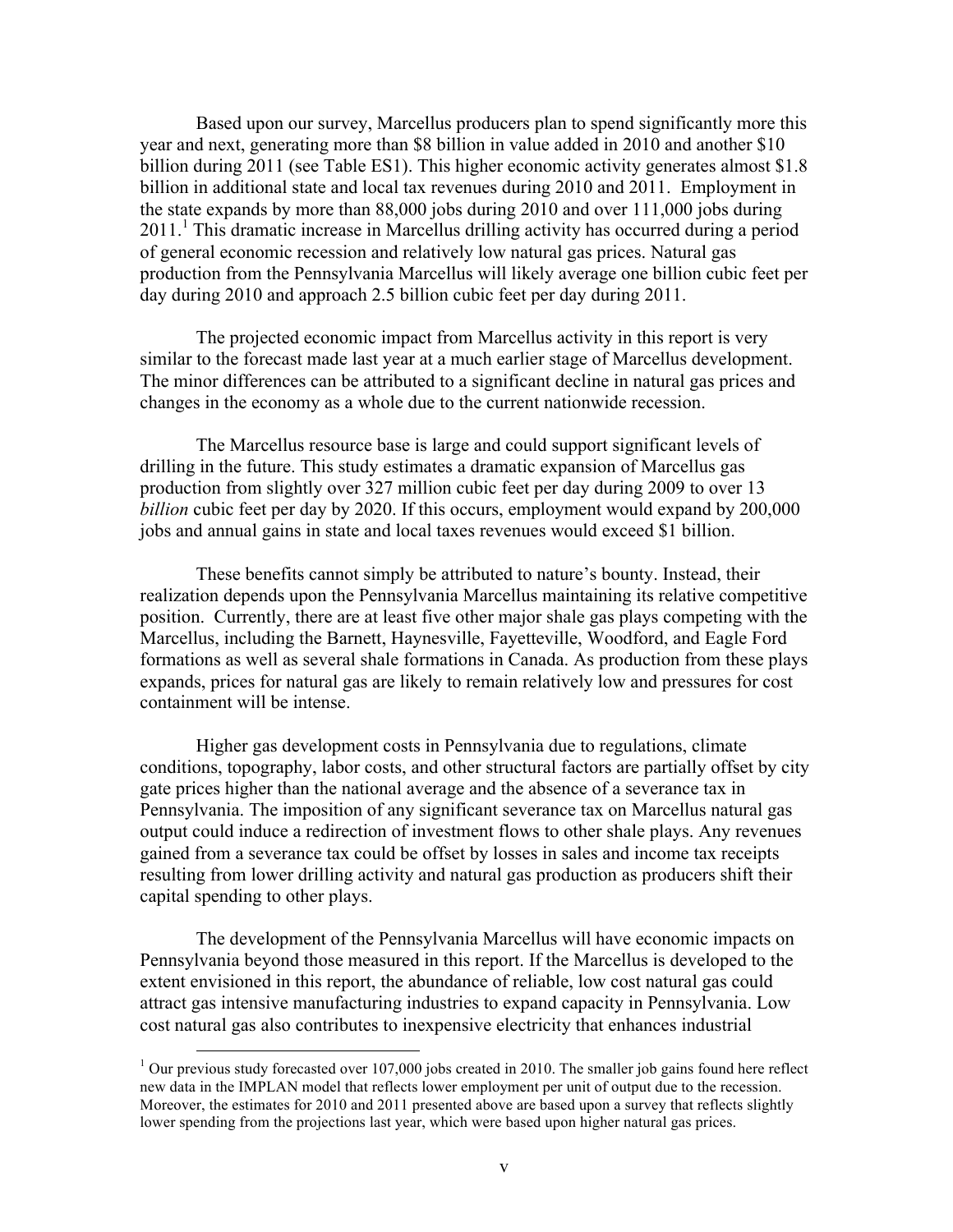development and economic growth. New industries would lead to additional gains in employment, output, and tax revenues. Moreover, developing the Marcellus could reduce the costs of the transition to an economy with lower greenhouse gas emissions.

Marcellus natural gas producers create jobs without direct government subsidies. With rising levels of public debt, this ability to produce domestic energy while generating income and wealth is valuable. In summary, the development of the Pennsylvania Marcellus increases domestic energy production, creates jobs, reduces government deficits, and on balance improves environmental quality.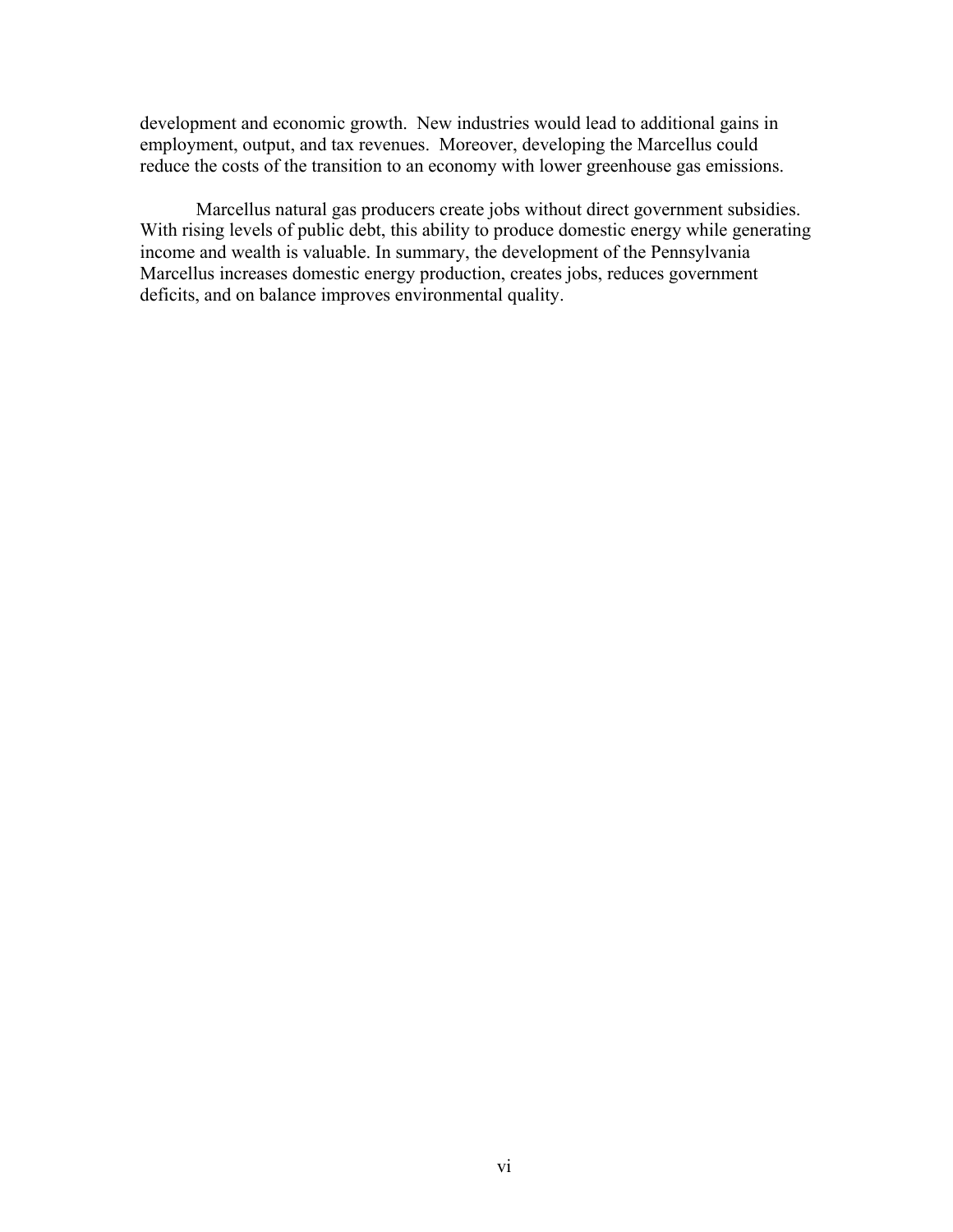## **Table of Contents**

| V. Forecasts of Marcellus Industry Activity and Economic Impacts out to 2020 15 |  |
|---------------------------------------------------------------------------------|--|
|                                                                                 |  |
|                                                                                 |  |
|                                                                                 |  |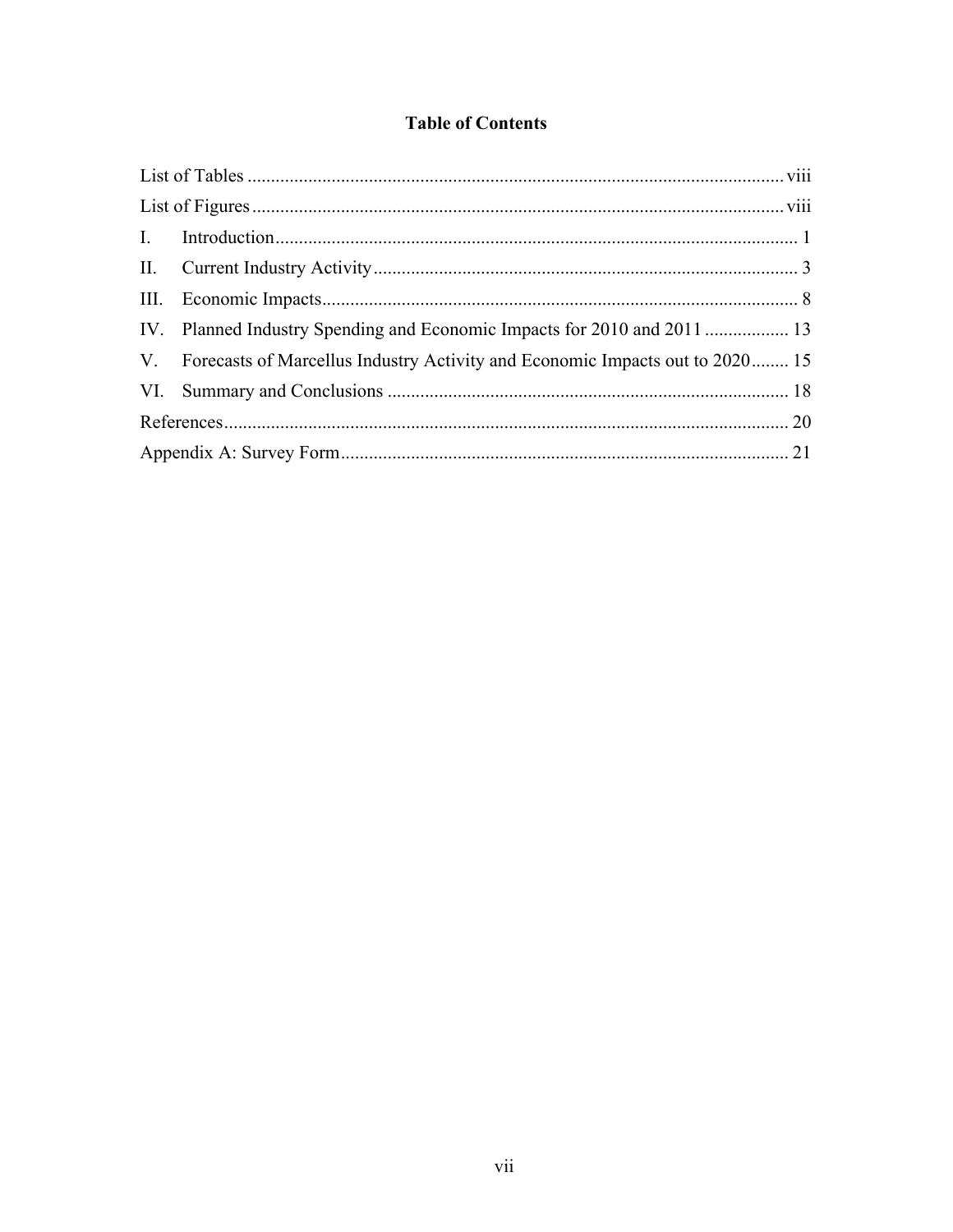## **List of Tables**

|          | Table ES1: Summary of Actual, Planned, and Forecast Economic Impacts         |
|----------|------------------------------------------------------------------------------|
| Table 1: |                                                                              |
| Table 2: | Impacts on Gross Output by Sector during 2009 in millions of 2010 dollars 10 |
| Table 3: | Impacts on Value Added by Sector during 2009 in millions of 2010 dollars 11  |
| Table 4: |                                                                              |
| Table 5: |                                                                              |
| Table 6: | Planned Marcellus Spending in thousands of nominal dollars, 2010-201014      |
| Table 7: | Value Added and Employment Total Impacts from Planned Spending  14           |
| Table 8: |                                                                              |
| Table 9: | Summary of Estimated, Planned, and Forecast Economic Impacts 19              |

# **List of Figures**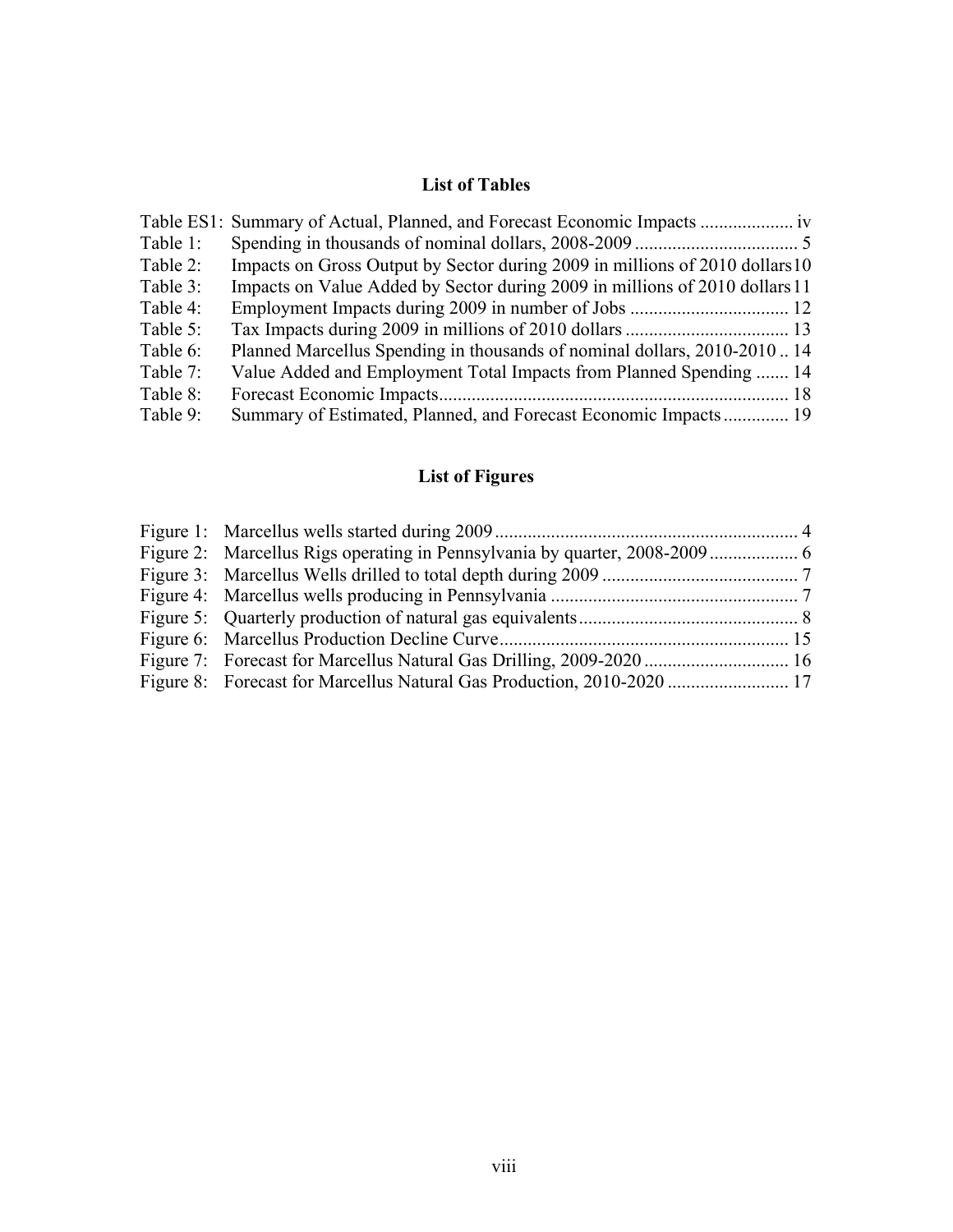#### **I. Introduction**

This study provides an update on the economic impacts of the Marcellus shale gas industry in Pennsylvania (Considine, et al., 2009). This update discusses the results of our latest survey of producers to estimate current and planned industry spending, analysis of the economic impacts of this activity, and projections of future drilling, natural gas production, and related economic impacts. The evidence and analysis presented below indicates that the Pennsylvania Marcellus is rapidly emerging as a significant supplier of natural gas to the nation and a major source of jobs, income, and tax revenue to the Commonwealth of Pennsylvania.

For this study, we conducted a survey of producers to estimate drilling activity, spending levels, and production rates. The survey results clearly show a significant ramp-up in activity, with total spending increasing from \$3.2 billion during 2008 to over \$4.5 billion during 2009. Our survey also found that companies plan to increase their investment spending to \$8.8 billion for 2010 and to over \$11 billion in 2011. This evidence confirms that the Pennsylvania Marcellus industry is poised for a substantial take-off in development.

The survey and the findings of this report do not include historical or projected spending to upgrade interstate natural gas transmission pipelines, although it is recognized that Marcellus Shale development will result in significant new construction activity in that sector. Moreover, this report also does not consider development of several other organic shale formations that exist above and beneath the Marcellus.

Capital investments for Marcellus development have significant impacts on the economy of the Commonwealth of Pennsylvania. Producing natural gas requires exploration, leasing, drilling, and pipeline construction. These activities generate additional business for other sectors of the economy. For example, leasing requires real estate and legal services. Exploration crews purchase supplies, stay at hotels, and dine at local restaurants. Site preparation requires engineering studies, heavy equipment and aggregates. Drilling activity generates considerable business for trucking firms and wellsupport companies now based in Pennsylvania that in turn buy supplies, such as fuel, pipe, drilling materials, and other goods and services. Likewise, construction of pipelines requires steel, aggregates, and the services of engineering construction firms. Collectively, these business-to-business transactions create successive rounds of spending and re-spending throughout the economy. These higher sales generate greater sales tax revenues. Moreover, as businesses experience greater sales they hire additional workers. Greater employment increases income and generates higher income tax revenues.

Natural gas development also affects the economy through land payments. To access land to drill for gas companies negotiate leases with landowners. These agreements often provide an upfront payment or bonus after signing the lease and then production royalty payments during the life of the agreement if production is established. In 2008 alone, natural gas companies paid over \$1.8 billion in these lease and bonus payments to Pennsylvania landowners. What do landowners do with these payments?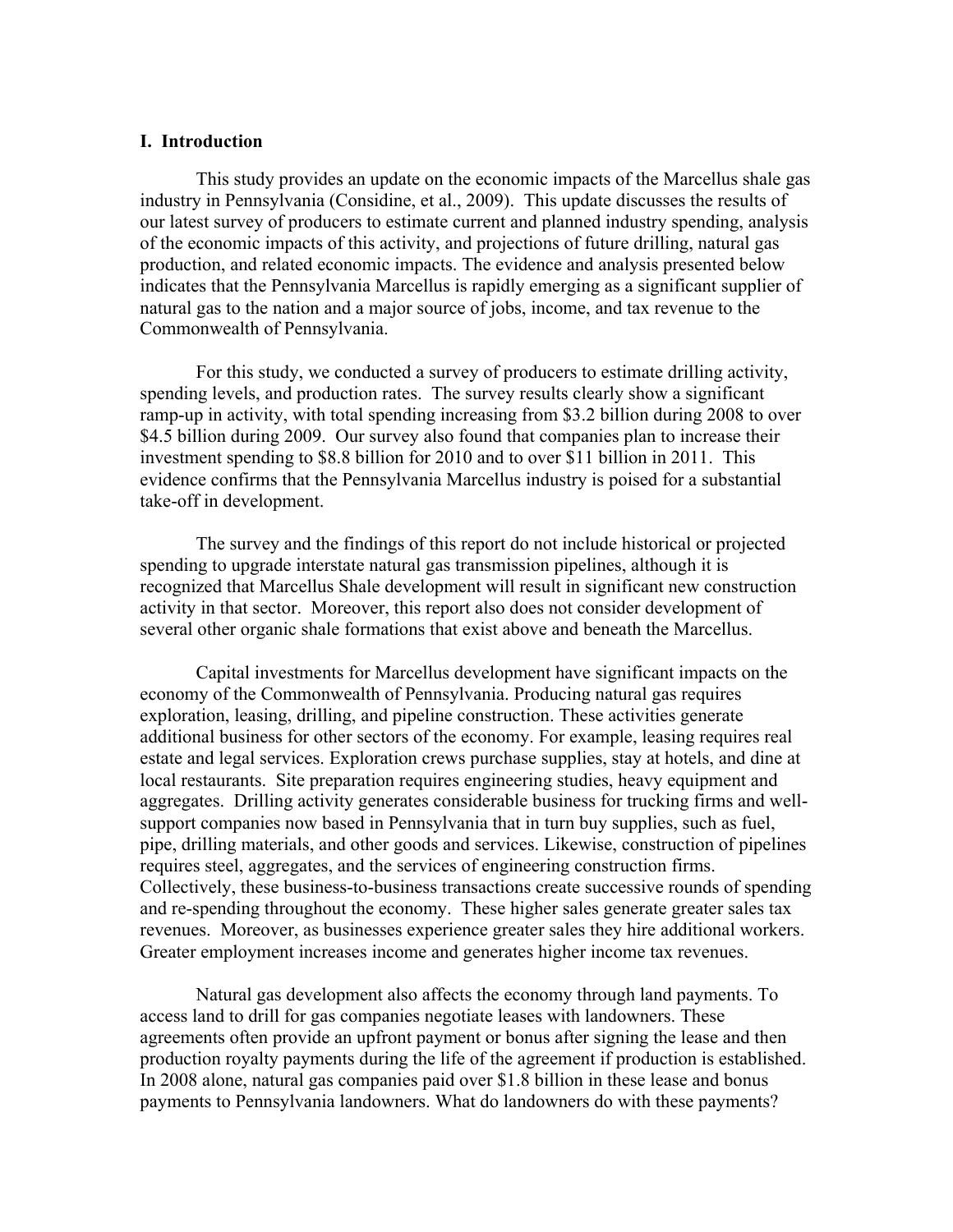After paying taxes, lease and bonus income recipients may save a portion or spend the rest on goods and services from other sectors of the economy. For example, a farmer may spend his lease and bonus income to hire a carpenter to remodel his barn, who then buys lumber and supplies, and pays taxes on the net income he earns from the project.

Economists have long recognized these indirect and induced impacts from capital investments and the development of new industries. Countless studies have been conducted on these types of economic impacts arising from the construction of sports stadiums, hospitals, highways, wind turbines, and other capital investments. Nearly all of these studies have been conducted using input-output (IO) models of the economy. Inputoutput analysis accounts for the flow of funds between industries, households, and governments. These models provide a snapshot of the structure of the economy at a point in time and, thereby, an empirical basis for addressing a variety of questions surrounding economic development. For example, how many jobs are required to support a new industry or project?

These questions are asked so frequently that an economic research and consulting firm called Minnesota IMPLAN Group, Inc. in association with the University of Minnesota has been in business since 1993 providing detailed IO tables at the county and state level. Indeed, a recent study conducted by the Pennsylvania Department of Labor and Industry (2010) used the IMPLAN system to estimate the number of green jobs created in the Pennsylvania. The analysis presented below also uses the same IMPLAN model for Pennsylvania, finding that the \$4.5 billion of spending by Marcellus producers during 2009 generated \$3.8 billion in value added, \$389 million in state and local tax revenue, and more than 44,000 jobs.

The prospects for future Marcellus development in Pennsylvania are promising. For example, the spending planned by Marcellus producers in 2011 could generate more than \$10 billion in value added, nearly \$1 billion in state and local tax revenues, and more than 100,000 jobs. Our forecasting model of future Marcellus natural gas drilling and production suggests that Pennsylvania could be producing more than 13 billion cubic feet of natural gas per day by 2020, which could make the Commonwealth the second largest producer of natural gas in the United States.

Unlike conventional oil and gas development expanding production from shale resources requires continuous drilling activity. Substantial cutbacks in drilling significantly reduce production after a few years because the gas output decline curve is very steep for shale gas reservoirs. Nevertheless, the sheer geographical size of the Marcellus supports significantly higher levels of drilling. Our forecast presented below estimates that more than 3,500 wells could be drilled in 2020, which is about the same level of drilling currently taking place in the Barnett shale play in Texas, which is the largest natural gas producing field in the U.S. This forecast is conservative because the Barnett is only one fourth the size of the Marcellus.

With higher natural gas production from the Marcellus royalty income increases substantially, and combined with greater business activity from additional drilling, significant flows of value added and income for the state are created. Our estimates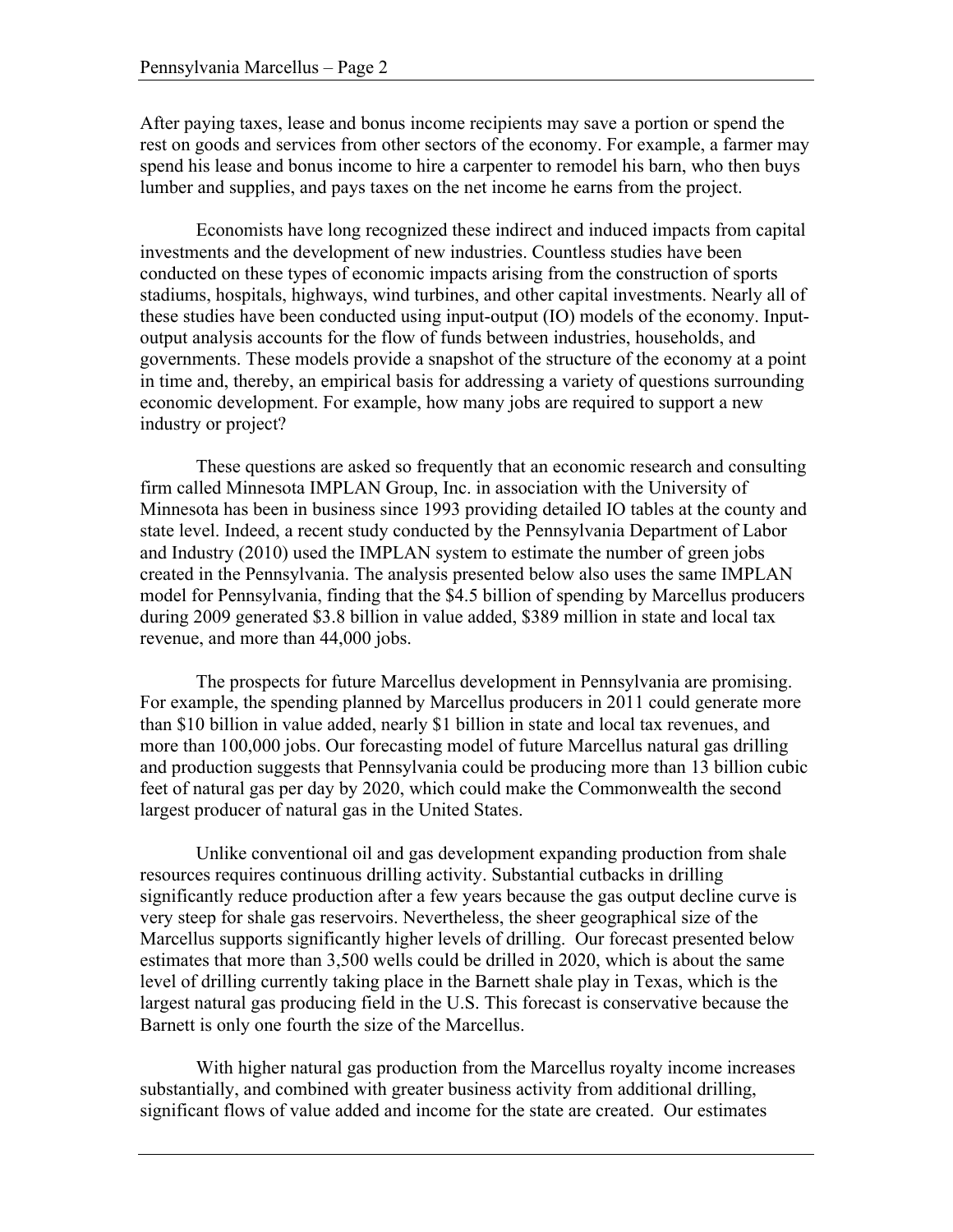suggest that in 2020 the Marcellus industry in Pennsylvania could be creating more than \$18 billion in value added, generating more than \$1.8 billion in state and local tax revenues, and supporting more than 200,000 jobs. Unlike renewable energy, clean coal, and nuclear power, Marcellus natural gas producers create jobs without government subsidies. With rising levels of public debt, this ability to independently generate income and wealth is essential.

These benefits cannot simply be attributed to nature's bounty. Instead, their realization depends upon the Pennsylvania Marcellus maintaining its relative competitive position. Currently, there are at least five other major shale gas plays competing with the Marcellus, including the Barnett, Haynesville, Fayetteville, Woodford, and Eagle Ford formations as well as several shale formations in Canada. As production from these plays expands, prices for natural gas are likely to remain relatively low and the pressures for cost containment will be intense. The absence of a severance tax in Pennsylvania along with city gate prices higher than the national average offsets higher costs associated with complex regulations, climate conditions, topography, higher labor costs, and other structural factors.

The imposition of any significant tax or other regulation on Marcellus natural gas output could induce a redirection of investment flows to other shale plays. Indeed, investment and production are increasing rapidly in these other shale plays, especially the Haynesville and Eagle Ford regions. Revenues gained from a severance tax could be offset by losses in sales and income tax receipts resulting from lower drilling activity and natural gas production as producers shift their capital spending to other plays. The inefficiencies of severance taxes are well recognized in the economic literature, such as the study by Deacon, Frech, and Johnson (1990), which finds that severance taxes reduce drilling, production, and employment.

The next section of this report describes the results from our survey of Marcellus producers operating in Pennsylvania. Section three discusses the economic modeling methodology and the estimated impacts of Marcellus development on output, employment, and tax revenues. The fourth section of this report discusses the projections of the future level of development and related economic impacts. The study concludes with a summary of our major findings and a brief discussion of the implications for policies that affect the long-term health and vitality of the industry.

#### **II. Current Industry Activity**

This project conducted a survey of natural gas producers operating in the Pennsylvania Marcellus. The survey form appears below in Appendix A and has three parts. The first set of questions sought to establish a baseline of economic and drilling activity with an estimate of total spending and wells drilled through year-end 2009. The second section asks for actual spending for 2008 and 2009 and planned spending for 2010-2011 for the following categories:

- Lease and bonus payments,
- Exploration,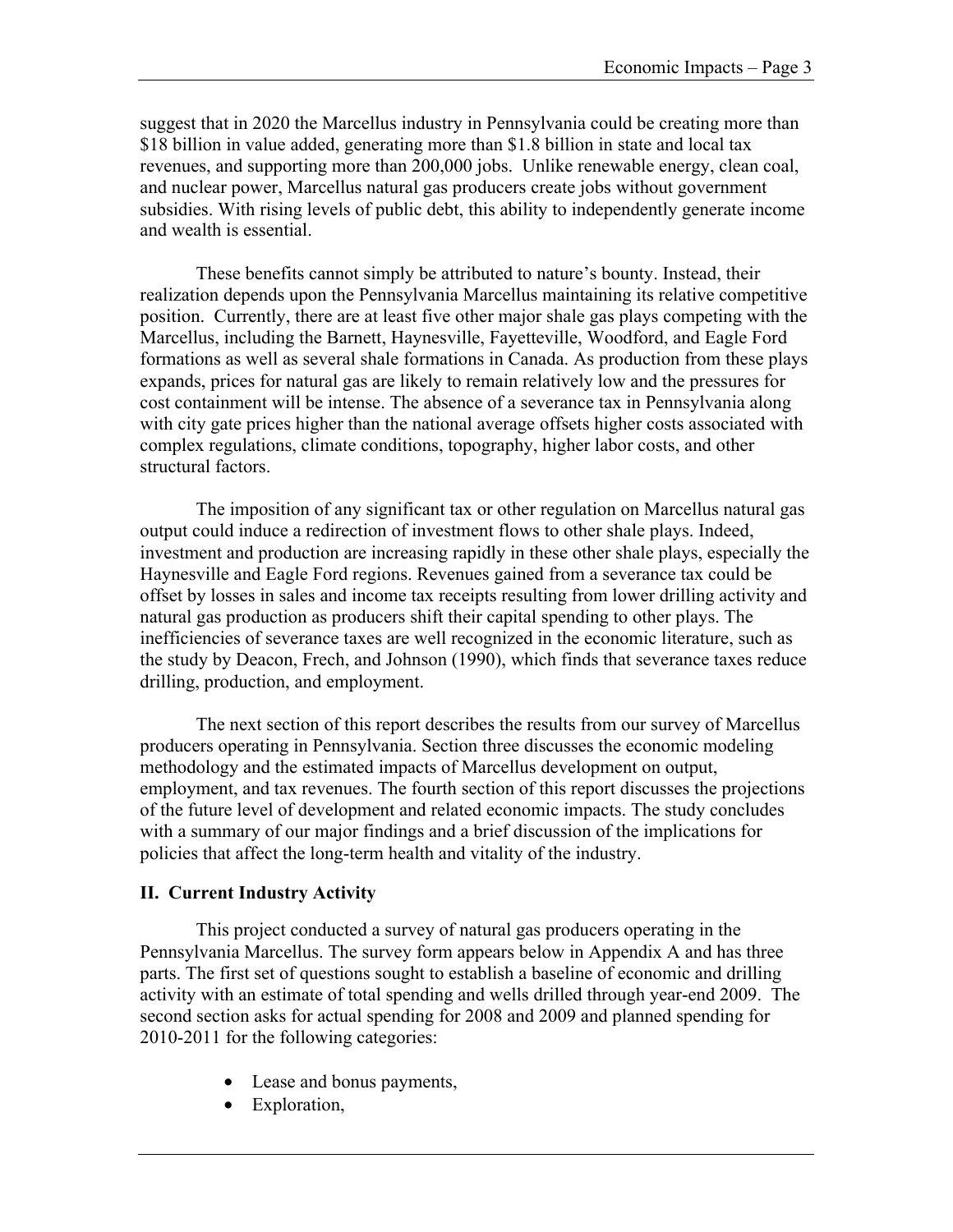- Upstream: drilling and completion,
- Midstream: pipeline and processing, royalties; and
- Other goods and services.

The third and final section requested data on the number of rigs operating, wells drilled to total depth, and production of dry natural gas and petroleum liquids on a quarterly basis for 2009.

To determine the proportion our sample represented of the industry, this project conducted a careful analysis of the inventory of wells started or "spudded" during 2009. The Pennsylvania Department of Environmental Protection (PADEP) publishes a list of well starts. To develop the well count for 2009 we first compiled the monthly spud report issued by the Pennsylvania Department of Environmental Protection (PADEP) into one data set. After this was completed we removed all wells that had duplicate API numbers because this told us that a well had been reported twice as the API number is the unique identifier issued to each well. This double reporting can occur if two separate drilling rigs are used on the same well, which is not uncommon for horizontal wells. The final steps in the process were to then sort the wells that were classified as Marcellus wells by the spud report and check these against Marcellus permits from the PADEP. This process was then repeated two more times to ensure that the same number was reached. The final result was 710 wells drilled during 2009 in Pennsylvania that could be verified as Marcellus Shale wells. A map of the wells drilled during 2009 appears below in Figure 1.



**Figure 1: Marcellus wells started during 2009**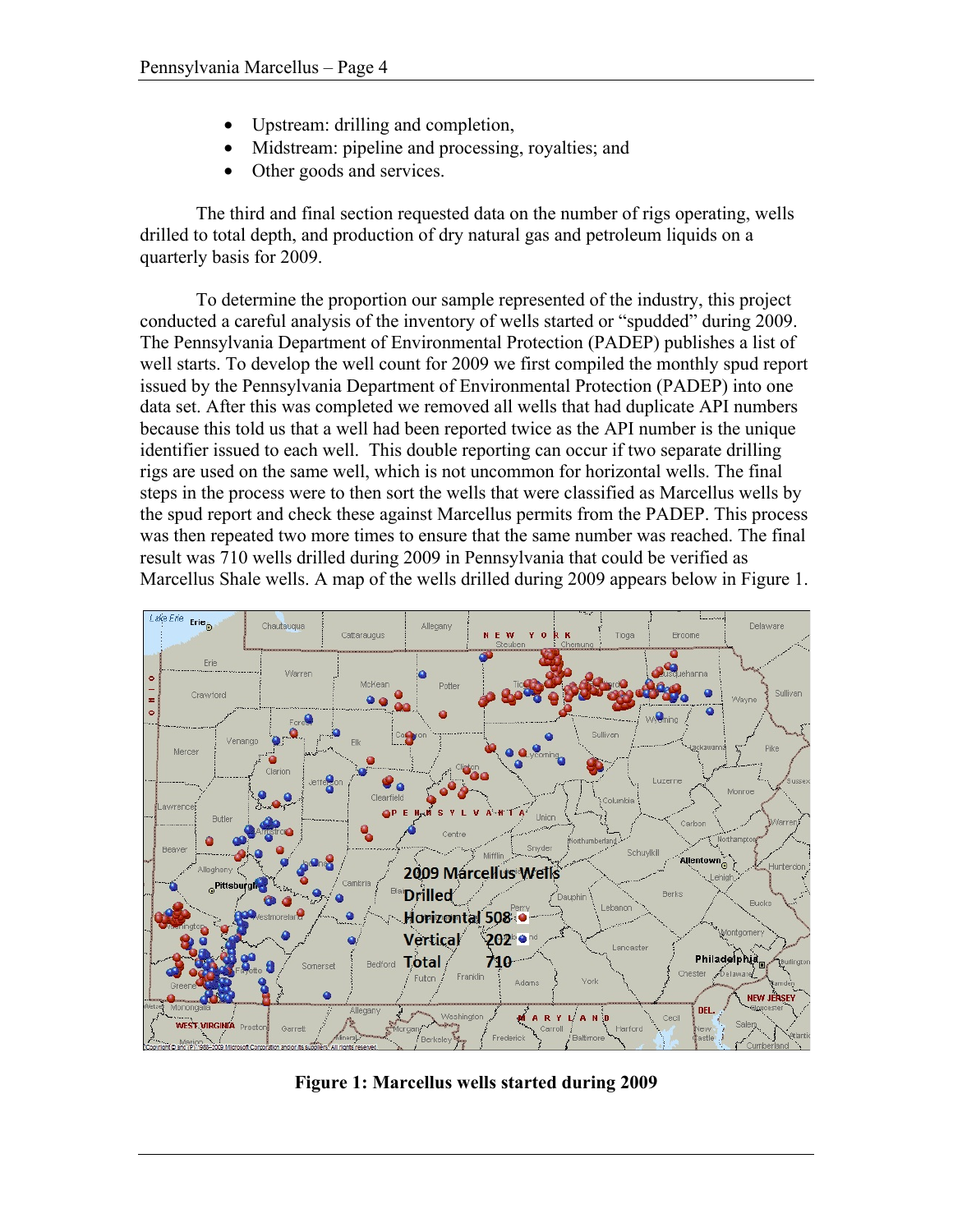Of the 710 wells drilled, 508 were horizontal and 202 were vertical wells. There was a noticeable increase in drilling activity in the northeastern counties of Susquehanna, Bradford, and Tioga with 282 wells drilled during 2009 from approximately 63 wells drilled during 2008. As Figure 1 above suggests, most of the wells drilled in these three northeastern counties were horizontal. Our estimate of 710 wells drilled in the Pennsylvania during 2009 should be considered conservative because the PADEP reports 763 wells started during 2009. The PADEP estimate was not used for this study because 53 wells could not be matched with a permit.

Our survey was distributed to members of the Marcellus Shale Coalition in early February 2010. Responses from twelve firms were completed during mid-April 2010. Based upon the well inventory analysis discussed above, these 12 firms drilled 528 during 2009, or more than 74 percent of the total wells started during 2009. Hence, to estimate the industry aggregates reported below, we multiplied all values from our survey by the ratio of 710 to 528. Clearly, using the 763 estimate of well starts reported by PADEP would lead to an over-estimate of the size of the Marcellus industry and the associated economic impacts.

The analysis now turns to the results of the survey on spending, drilling, and production. The estimated spending by Marcellus producers in Pennsylvania during 2008 and 2009 appears below in Table 1. Total spending increased from \$3.2 billion during 2008 to more than \$4.5 billion during 2009. Most of the increase came from higher expenditures on exploration, drilling, and pipeline and processing plant investments (see Table 1). Lease and bonus payments, which were the largest category at over \$1.8 billion during 2008, declined slightly to \$1.7 billion during 2009. The next largest expenditure category is upstream drilling and completion of wells, which amounted to over \$857 million during 2008 and then over \$1.7 billion during 2009. Mid-stream expenditures on pipelines and natural gas processing plants are the next largest category with over \$329 million of spending during 2008 and approaching \$700 million during 2009. The planned expenditures for the upstream and mid-stream segments of the industry discussed below will double yet again in 2010 and increase roughly 50 percent in 2011. As previously mentioned, this report does not include expenditures for any "downstream" activities such as expansion of interstate natural gas transmission, natural gas distribution or new businesses that may be created in Pennsylvania due to an abundant supply of reasonably priced natural gas.

| Table 1: Spending in thousands of nominal dollars, 2008-2009 |
|--------------------------------------------------------------|
|--------------------------------------------------------------|

|                                   | 2008      | 2009      |
|-----------------------------------|-----------|-----------|
| <b>Total Spending</b>             | 3,224,577 | 4,535,304 |
| Lease & Bonus                     | 1,837,734 | 1,728,765 |
| Exploration                       | 121,940   | 243,831   |
| Upstream: Drilling $&$ Completion | 857,751   | 1,700,435 |
| Midstream: Pipeline & Processing  | 329,437   | 695,801   |
| Royalties                         | 22,183    | 54,683    |
| Other                             | 55,531    | 111,787   |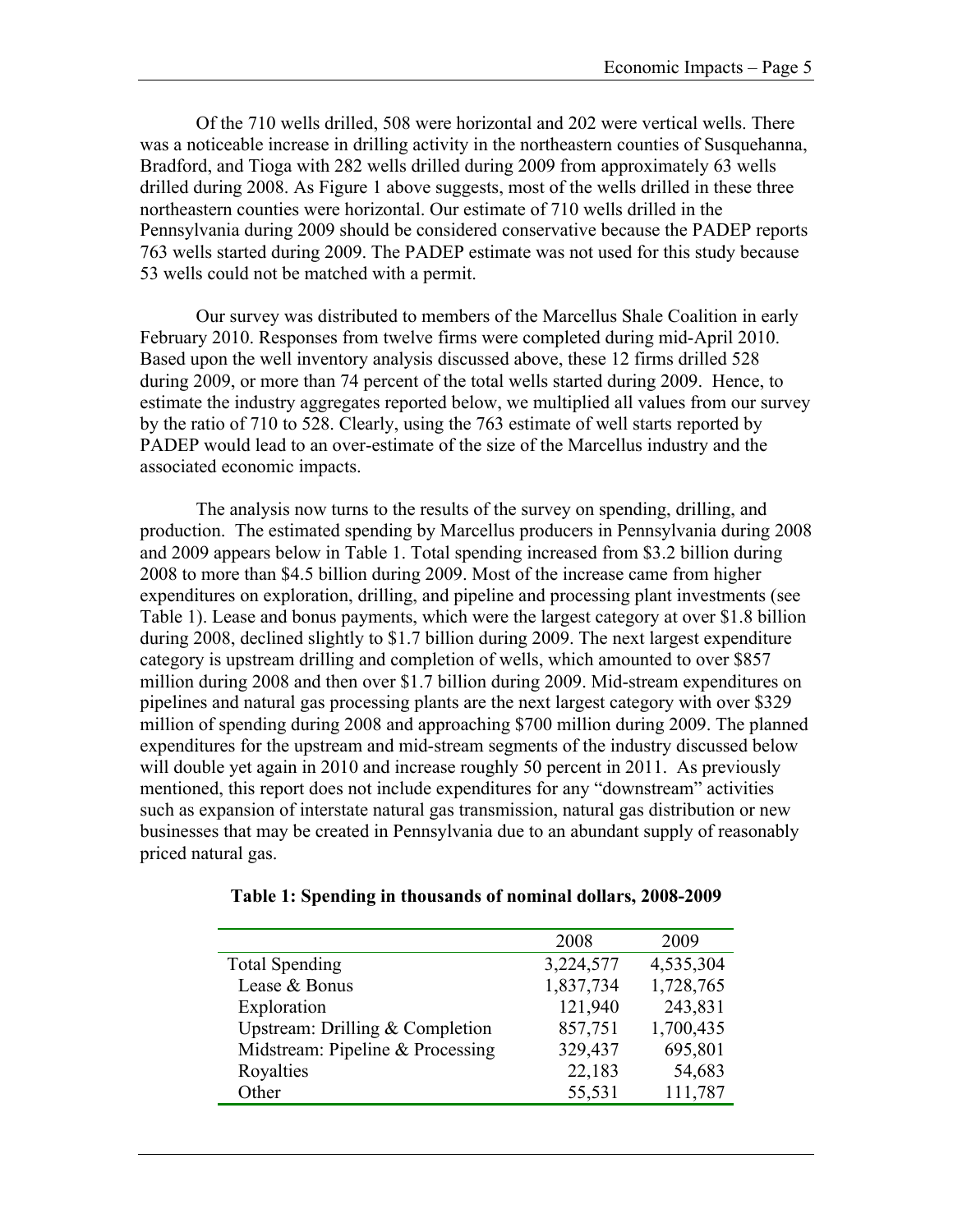Not all of this spending occurred within Pennsylvania given that some supplies are imported from other regions and land income recipients may spend money outside the state. Our expenditure analysis from last year, however, indicated that 95 percent of this spending occurred within Pennsylvania during 2008. This indicates that a sizable well support industry has developed in Pennsylvania, particularly as corporations from the world oil and gas service business establish local headquarters in the Commonwealth.

Our survey asked producers for the number of rigs they were operating at the end 2008 and at the end of each quarter during 2009. The survey results appear below in Figure 2. At the end of 2008, 30 rigs were drilling in the Pennsylvania Marcellus (see Figure 2). By the end of the third quarter of 2009, the rig count more than doubled to 67 (see Figure 2). The leveling of the rig count during the fourth quarter of 2009 probably reflects seasonal factors, since operating during winter weather is more difficult.



**Figure 2: Marcellus Rigs operating in Pennsylvania by quarter, 2008-2009**

This increase in rig capacity translated to more wells drilled. Charted below in Figure 3, are wells drilled to total depth. During 2009, 682 wells were drilled to total depth, which is consistent with our finding of 710 wells started. At the beginning of 2009, 54 percent of wells drilled to total depth were horizontal wells and by the end of the year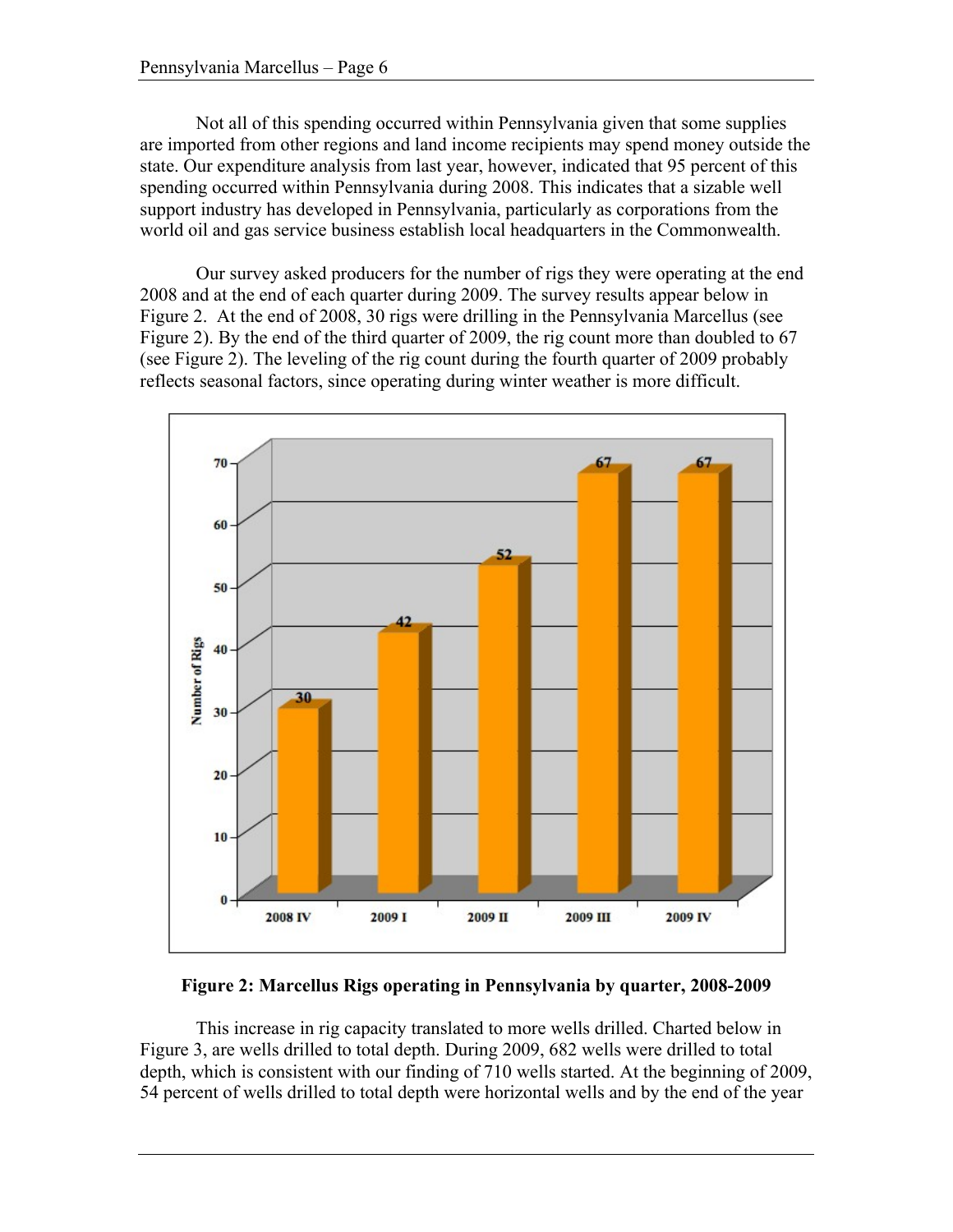

that percentage increased to 84% (see Figure 3). On average 3.5 wells were drilled per operating rig, which implies that each rig took 25.5 days to drill a well to total depth.

**Figure 3: Marcellus Wells drilled to total depth during 2009**

This drilling effort led to a steady increase in the number of operating wells. Figure 4 plots the number of producing wells. At the end of 2008, our sample suggests 280 wells were in production. One year later, 625 wells were operating (Figure 4).



**Figure 4: Marcellus wells producing in Pennsylvania**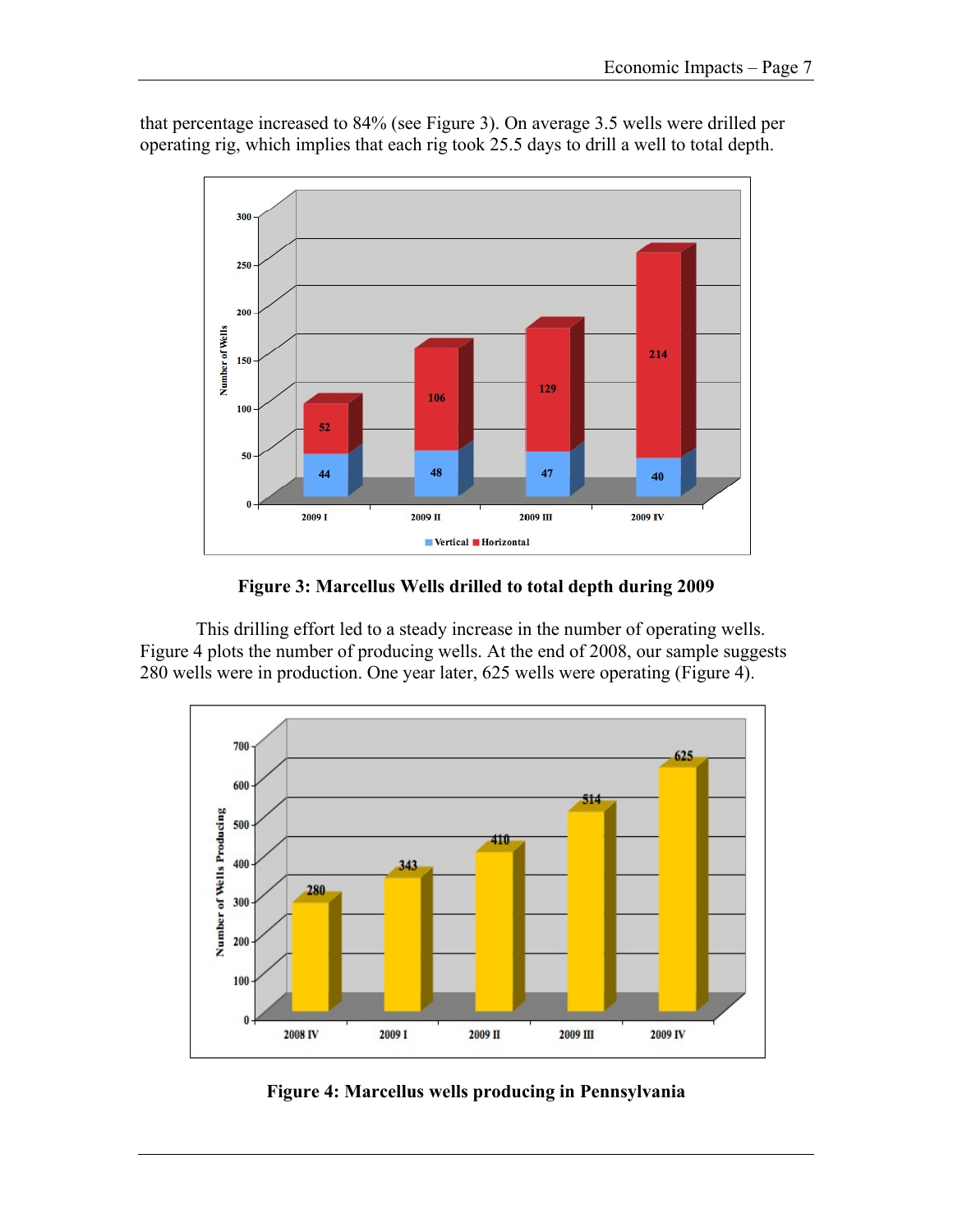As these wells went into production, total natural gas production increased steadily. Figure 5 below reports quarterly average production of dry natural gas and natural gas liquids. During the last quarter of 2008, the Marcellus industry produced roughly 29 million cubic feet (mmcf) of natural gas equivalents per day. As Figure 5 illustrates, total production accelerated sharply, exceeding 200 mmcf per day by July and surpassing 550 mmcf per day by the end of the fourth quarter of 2009. Average annual production during 2009 was 327.7 million cubic feet per day.



**Figure 5: Quarterly production of natural gas equivalents**

### **III. Economic Impacts**

While the drilling rig may be the most widely associated symbol of natural gas development, there are many activities before and after drilling that generate significant economic impacts. Many people are required to identify lease properties, write leases, and conduct related legal and regulatory work. Seismic surveys also require manpower, local business services, and other provisions. Once a prospective site is identified, site preparation and drilling begins and with it the need for services, labor, and other locally supplied activities. If natural gas is found in commercial quantities, infrastructure, such as well production equipment and pipelines are installed, which again stimulates local business activity. Finally, as production flows from the well, royalties are paid to landowners and taxes paid to local governments. These expenditures stimulate the local economy and provide additional resources for community services, such as health care, education, and charities.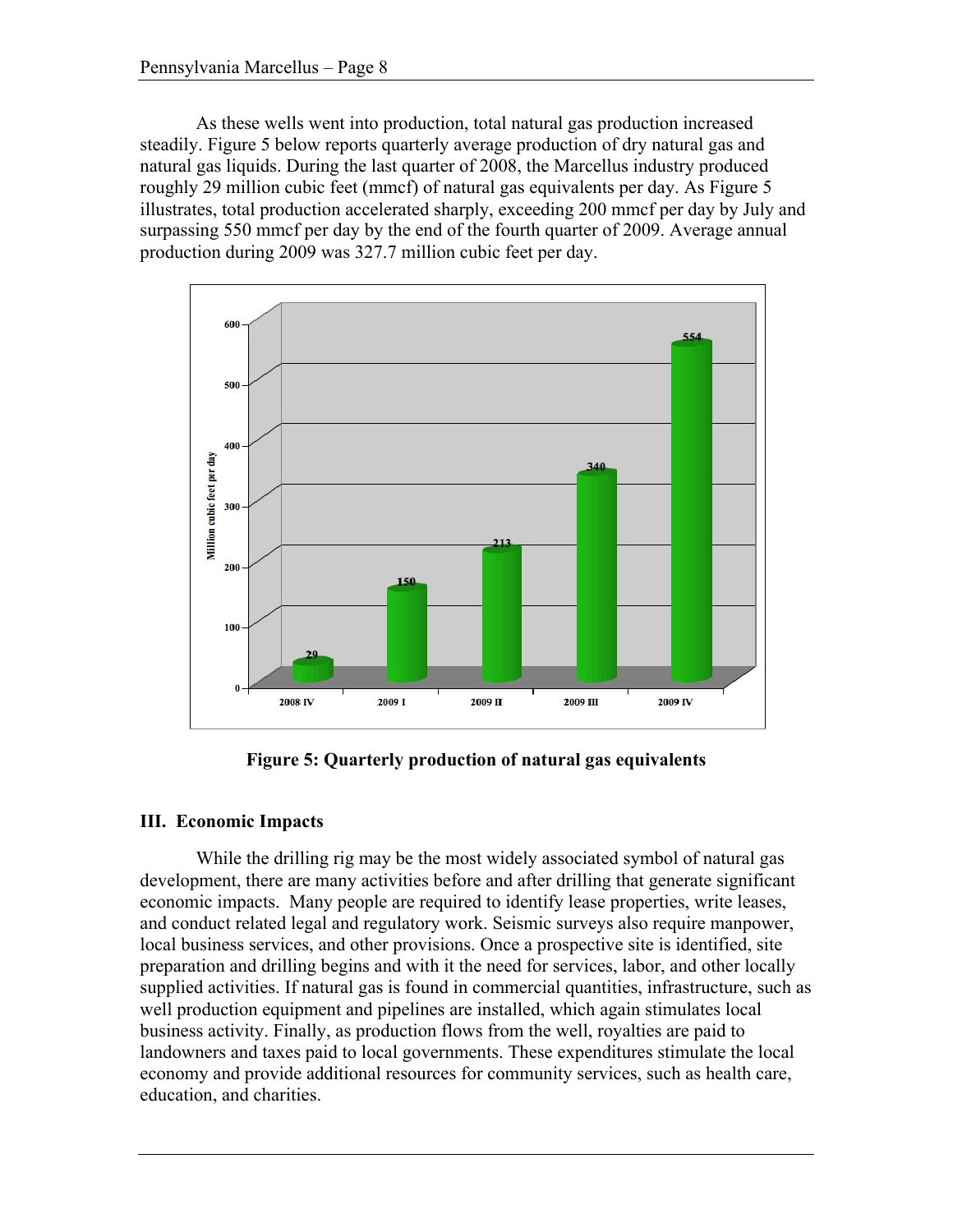Expenditures at all stages of production generate indirect economic impacts as the initial stimulus from expenditures on natural gas development is spent and re-spent in other business sectors of the economy. For example, in developing mineral leases natural gas drilling companies employ the services of land management companies that in turn purchase goods and services from other businesses. These impacts are known as *indirect economic impacts*. The wages earned by these employees increase household incomes, which then stimulates spending on local goods and services. These impacts associated with household spending are called *induced impacts*. The total economic impacts are the sum of the direct, indirect, and induced spending, set off from the expenditures by Marcellus producers. These economic impacts are estimated by comparing gross output, value added, tax revenues, and employment in the local economy with and without Marcellus development.

Regional economic impact analysis using input-output (IO) tables and related IO models provide a means for measuring these economic impacts. Input-output analysis provides a quantitative model of the inter-industry transactions between various sectors of the economy and, in so doing, provides a means for estimating how spending in one sector affects other sectors of the economy. IO tables are available from Minnesota IMPLAN Group, Inc. based upon data from the Bureau of Economic Analysis in the US Department of Commerce.<sup>2</sup> This project uses these tables to estimate the economic impacts from the Marcellus industry outlays for natural gas exploration, development, and production. This study also identifies the specific economic sectors affected by the stimulus generated from natural gas development.

The Pennsylvania Marcellus is less than five years old and, therefore, is not included in the last update of the IO accounts for Pennsylvania. Accordingly, this study uses a technique proposed by Miller and Blair (2009) for introducing new industries into an input-output model of a regional economy. This approach requires estimating the input requirements of the new industry, which in our case are the purchases made by Marcellus gas producers from other sectors of the economy. Our previous report collected detailed accounting data from Marcellus producers to determine these inter-industry transactions. The location of firms supplying inputs to Marcellus producers and their respective industrial sector codes were determined from business database directors.

Like our previous report, the economic impacts reported below uses the IMPLAN system. This update, however, will not involve collecting detailed accounting information. Nevertheless, the detailed information collected last year is utilized for this update to link the data for spending categories above with the more disaggregated spending streams in the state level input-output system. In other words, our original study serves as a benchmark for our subsequent economic impact estimates. This benchmark approach is widely used by U.S. government agencies when they estimate economic activity.

The first set of estimated economic impacts reported in Table 2 involves gross output, which is equivalent to gross sales. The Marcellus gas industry provides a direct

 <sup>2</sup> http://www.implan.com/index.html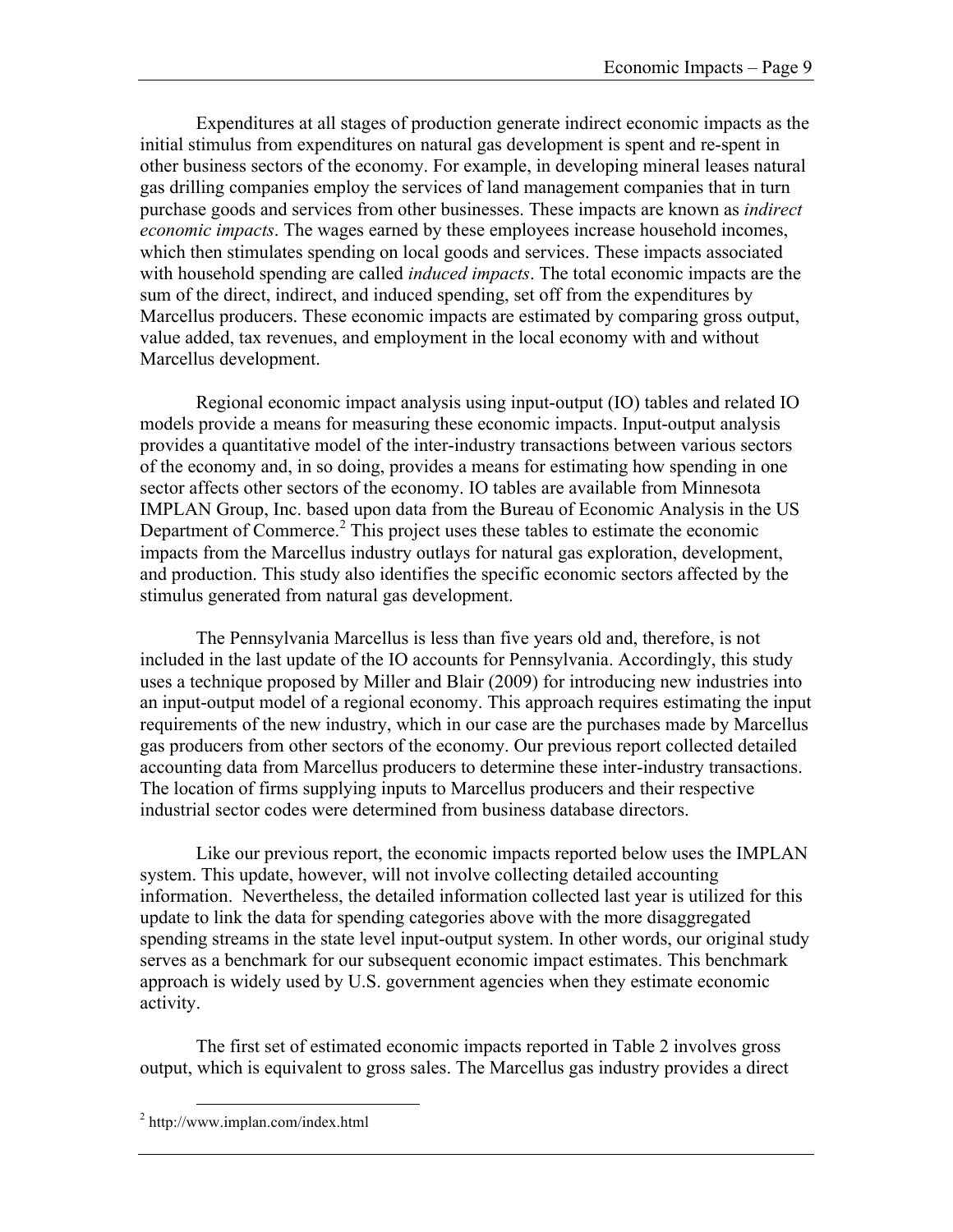economic stimulus of \$3.77 billion dollars to the local economy. This spending then leads to subsequent rounds of spending and re-spending by other firms on goods and services, which adds another \$1.56 billion to total state gross output. These direct and indirect business activities generate additional income in the region, which then *induces* households to purchase \$1.84 billion in additional goods and services. The sum of these direct, indirect, and induced impacts is more than \$7.17 billion in 2009.

| Sector                                  | Direct  | Indirect | Induced | Total   |
|-----------------------------------------|---------|----------|---------|---------|
| Ag, Forestry, Fish & Hunting            | 13.5    | 11.8     | 6.3     | 31.6    |
| Mining                                  | 991.9   | 19.4     | 3.8     | 1,015.1 |
| Utilities                               | 42.2    | 43.7     | 38.3    | 124.2   |
| Construction                            | 829.2   | 18.6     | 14.0    | 861.9   |
| Manufacturing                           | 139.4   | 239.3    | 123.1   | 501.9   |
| Wholesale Trade                         | 455.7   | 102.2    | 84.8    | 642.7   |
| Retail trade                            | 228.2   | 16.3     | 197.7   | 442.2   |
| Transportation & Warehousing            | 90.0    | 77.7     | 39.7    | 207.4   |
| Information                             | 22.1    | 129.5    | 92.9    | 244.5   |
| Finance & Insurance                     | 44.3    | 159.6    | 214.4   | 418.4   |
| Real estate & rental                    | 220.6   | 143.9    | 315.8   | 680.3   |
| Professional-scientific & tech services | 174.0   | 310.9    | 87.1    | 572.1   |
| Management of companies                 | 0.0     | 84.1     | 19.5    | 103.6   |
| Administrative & waste services         | 26.6    | 93.0     | 43.0    | 162.5   |
| <b>Educational services</b>             | 87.9    | 1.7      | 39.2    | 128.8   |
| Health & social services                | 190.8   | 3.3      | 290.9   | 484.9   |
| Arts-entertainment & recreation         | 35.3    | 6.0      | 34.1    | 75.5    |
| Hotel & food services                   | 87.6    | 26.1     | 81.0    | 194.7   |
| Other services                          | 63.3    | 39.0     | 83.8    | 186.2   |
| Government & Misc.                      | 25.8    | 30.9     | 34.5    | 91.2    |
| Total                                   | 3,768.6 | 1,557.2  | 1,843.8 | 7,169.6 |

|  |  |  | Table 2: Impacts on Gross Output by Sector during 2009 in millions of 2010 dollars |
|--|--|--|------------------------------------------------------------------------------------|
|--|--|--|------------------------------------------------------------------------------------|

So for every \$1 that the Marcellus industry spends in the state, \$1.90 of total economic output is generated. This estimate is considerably above the 1.34 multiplier found by Baumann et. al (2002) in their study of the impacts of oil and gas activities on the Louisiana economy. In a study of the economic impacts of the natural gas industry in New Mexico, Walker and Sonora (2005) assume an output multiplier of 1.43. The study by Snead (2002) finds an output multiplier of 1.55 for Oklahoma. This study's higher multiplier probably reflects our detailed expenditure analysis in our benchmark year 2008 based upon company accounting data, which provide a more accurate measurement of inter-industry purchases.

A more meaningful estimate of economic impacts is value added, which subtracts inter-industry purchases from gross output and measures the returns to labor and capital (see Table 3). Using this measure, the Marcellus gas industry in Pennsylvania directly added over \$1.98 billion to the economy of Pennsylvania, which then generated indirect and induced impacts that increased the total value added generated in the Commonwealth by \$3.87 billion. In other words, the total economic impact of the Marcellus industry measured by valued added was \$3.87 billion during calendar year 2009.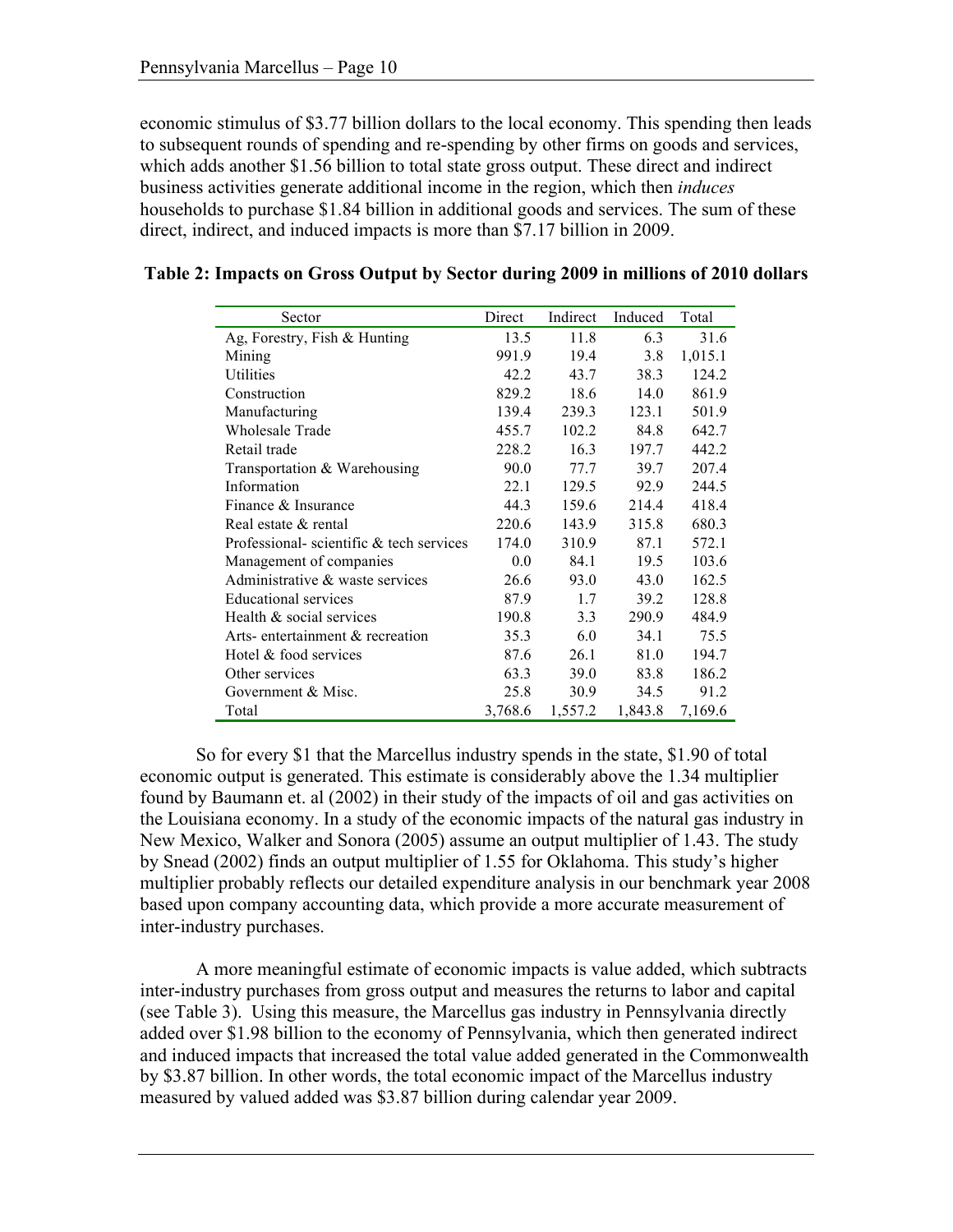| Sector                                  | Direct  | Indirect | Induced | Total   |
|-----------------------------------------|---------|----------|---------|---------|
| Ag, Forestry, Fish $&$ Hunting          | 3.7     | 3.9      | 2.2     | 9.8     |
| Mining                                  | 501.0   | 11.0     | 2.4     | 514.4   |
| Utilities                               | 29.9    | 28.4     | 27.4    | 85.8    |
| Construction                            | 330.1   | 10.7     | 8.4     | 349.2   |
| Manufacturing                           | 34.4    | 62.1     | 29.0    | 125.5   |
| <b>Wholesale Trade</b>                  | 306.0   | 68.6     | 56.9    | 431.5   |
| Retail trade                            | 152.0   | 11.1     | 133.0   | 296.1   |
| Transportation & Warehousing            | 49.5    | 48.3     | 22.9    | 120.7   |
| Information                             | 9.2     | 51.6     | 37.4    | 98.2    |
| Finance & Insurance                     | 23.8    | 92.6     | 112.2   | 228.7   |
| Real estate & rental                    | 163.1   | 96.9     | 232.8   | 492.8   |
| Professional-scientific & tech services | 91.2    | 178.2    | 50.9    | 320.3   |
| Management of companies                 | 0.0     | 50.6     | 11.8    | 62.4    |
| Administrative & waste services         | 14.9    | 59.0     | 26.6    | 100.5   |
| <b>Educational services</b>             | 50.2    | 0.9      | 23.0    | 74.2    |
| Health & social services                | 119.1   | 2.0      | 179.8   | 300.9   |
| Arts-entertainment & recreation         | 14.9    | 3.2      | 14.8    | 32.9    |
| Hotel & food services                   | 44.7    | 12.7     | 39.4    | 96.9    |
| Other services                          | 33.0    | 20.8     | 42.1    | 95.9    |
| Government & Misc.                      | 11.2    | 15.1     | 13.8    | 40.1    |
| Total                                   | 1,982.0 | 828.0    | 1,066.5 | 3,876.5 |

| Table 3: Impacts on Value Added by Sector during 2009 in millions of 2010 dollars |  |  |
|-----------------------------------------------------------------------------------|--|--|
|                                                                                   |  |  |

Like the impacts on gross output by sector, the increases in value added by sector generated by the Marcellus industry are broad based. Value added generated in the mining, real estate and rentals, and wholesale trade sectors are \$514, \$493, and \$431 million dollars respectively (see Table 3). Marcellus development generates value added in excess of \$300 million in the construction, scientific and technical services, health and social services. The retail trade and finance and insurance sectors are also stimulated more than \$200 million dollars of value added (see Table 3). Overall, the Marcellus gas industry generates a rather widespread increase in value added across many sectors of the Pennsylvania economy.

This broad based increase in value added stimulates employment in the region. The Marcellus industry purchases of goods and services, their royalties to landowners, and tax payments directly create more than 21,000 jobs in Pennsylvania. Indirect and induced impacts create even more jobs so that total jobs created by the Marcellus industry is estimated at 44,098 (see Table 4). An estimated 5,934 jobs are created in retail trade, 5,272 in construction, 4,943 in health and social services, 3,219 in professional services, 3,195 in wholesale trade, and 2,937 in mining. Like our estimated impacts on gross output and value added, these diverse job gains reflect the widespread stimulus to the Pennsylvania economy from the supply chain required to develop Marcellus Shale gas.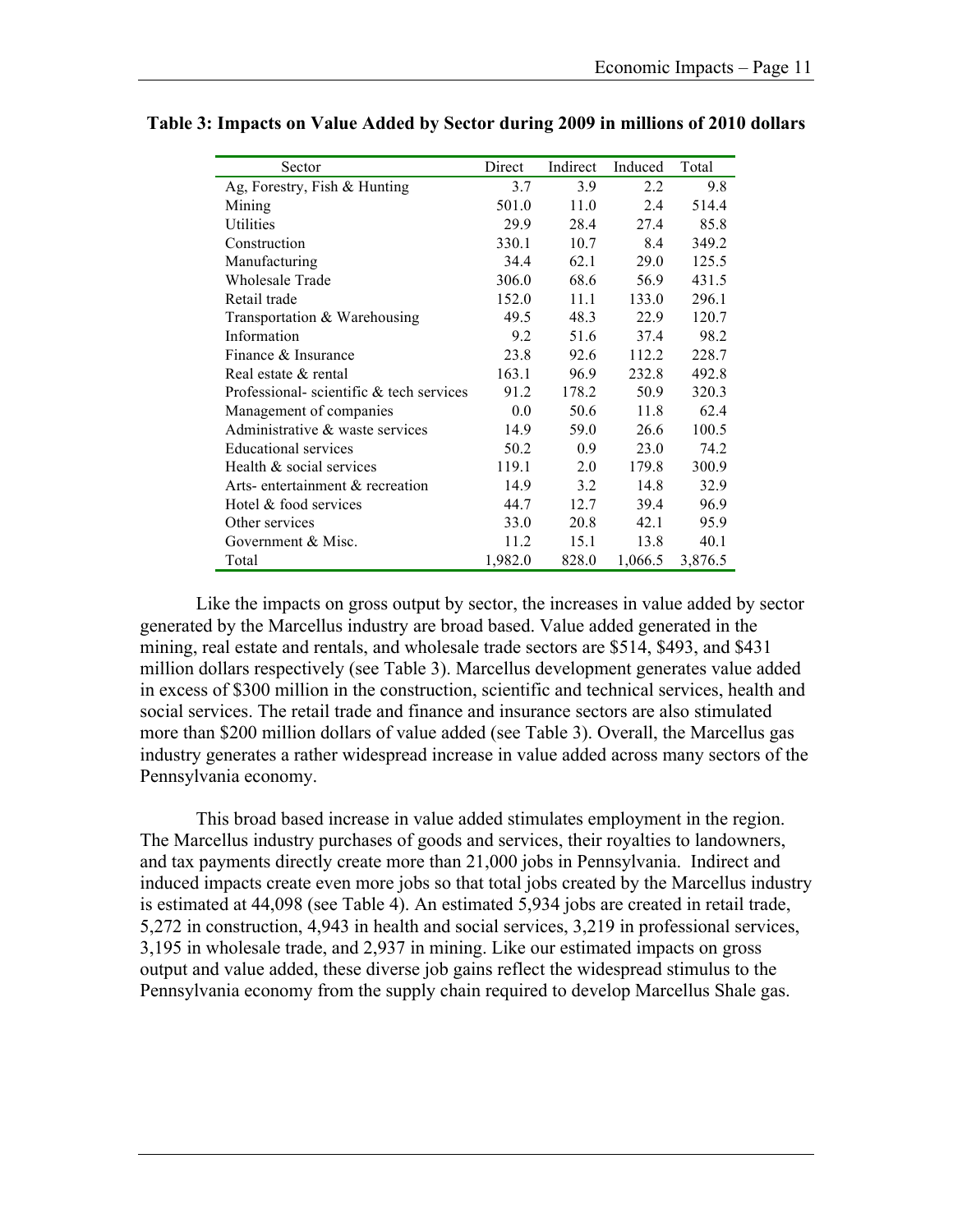| Sector                                  | Direct | Indirect | Induced | Total  |
|-----------------------------------------|--------|----------|---------|--------|
| Ag, Forestry, Fish & Hunting            | 103    | 130      | 79      | 311    |
| Mining                                  | 2,878  | 51       | 8       | 2,937  |
| <b>Utilities</b>                        | 73     | 45       | 41      | 159    |
| Construction                            | 4,989  | 161      | 122     | 5,272  |
| Manufacturing                           | 239    | 574      | 222     | 1,034  |
| Wholesale Trade                         | 2,266  | 508      | 421     | 3,195  |
| Retail trade                            | 2,938  | 225      | 2,771   | 5,934  |
| Transportation & Warehousing            | 613    | 617      | 303     | 1,533  |
| Information                             | 61     | 322      | 239     | 621    |
| Finance & Insurance                     | 164    | 700      | 847     | 1,711  |
| Real estate & rental                    | 446    | 586      | 596     | 1,629  |
| Professional-scientific & tech services | 738    | 1,938    | 543     | 3,219  |
| Management of companies                 | 0      | 302      | 70      | 372    |
| Administrative & waste services         | 326    | 1,340    | 600     | 2,266  |
| <b>Educational services</b>             | 1,070  | 23       | 574     | 1,667  |
| Health & social services                | 1,984  | 22       | 2,938   | 4,943  |
| Arts-entertainment & recreation         | 401    | 113      | 403     | 917    |
| Hotel & food services                   | 1,368  | 445      | 1,393   | 3,206  |
| Other services                          | 968    | 427      | 1,238   | 2,633  |
| Government & Misc.                      | 154    | 203      | 180     | 538    |
| Total                                   | 21,778 | 8,732    | 13,587  | 44,098 |

#### **Table 4: Employment Impacts during 2009 in number of Jobs**

These employment impacts are within the range reported in the literature. The results of this study indicate that for every \$1 million of output created by natural gas production in the Pennsylvania Marcellus, 6.9 jobs are created. This metric is within the range of employment multipliers of 3.0, 6.7, and 7.7 found by Walker and Sonora, Baumann et. al, and Snead et. al. respectively but more than the estimates reported by Perryman (2009).

The higher economic output and greater employment by the Marcellus gas industry generate additional tax revenues for federal, state and local governments. These impacts are reported below in Table 5. State and local tax revenues for Pennsylvania increase slightly over \$389 million with the bulk of that coming from indirect business taxes of \$289 million. Federal taxes paid by Pennsylvania increase by \$1.05 billion from Marcellus development with most of the increase coming from higher social security taxes and personal income taxes paid as more people are working and receiving income.

The Allegheny Conference (2009) recently found that Pennsylvania's pre-Marcellus oil and gas industry in total generated \$7.1 billion in economic impacts. Oil and gas producers drilled a total of 4,189 wells in Pennsylvania during 2007. Hence, according to their estimates every well drilled generates \$1.7 million in economic impacts. In contrast, our study finds that each Marcellus well generates \$6.2 million in economic impacts. This difference reflects the higher cost of Marcellus wells and the greater resource requirements for the supply chain.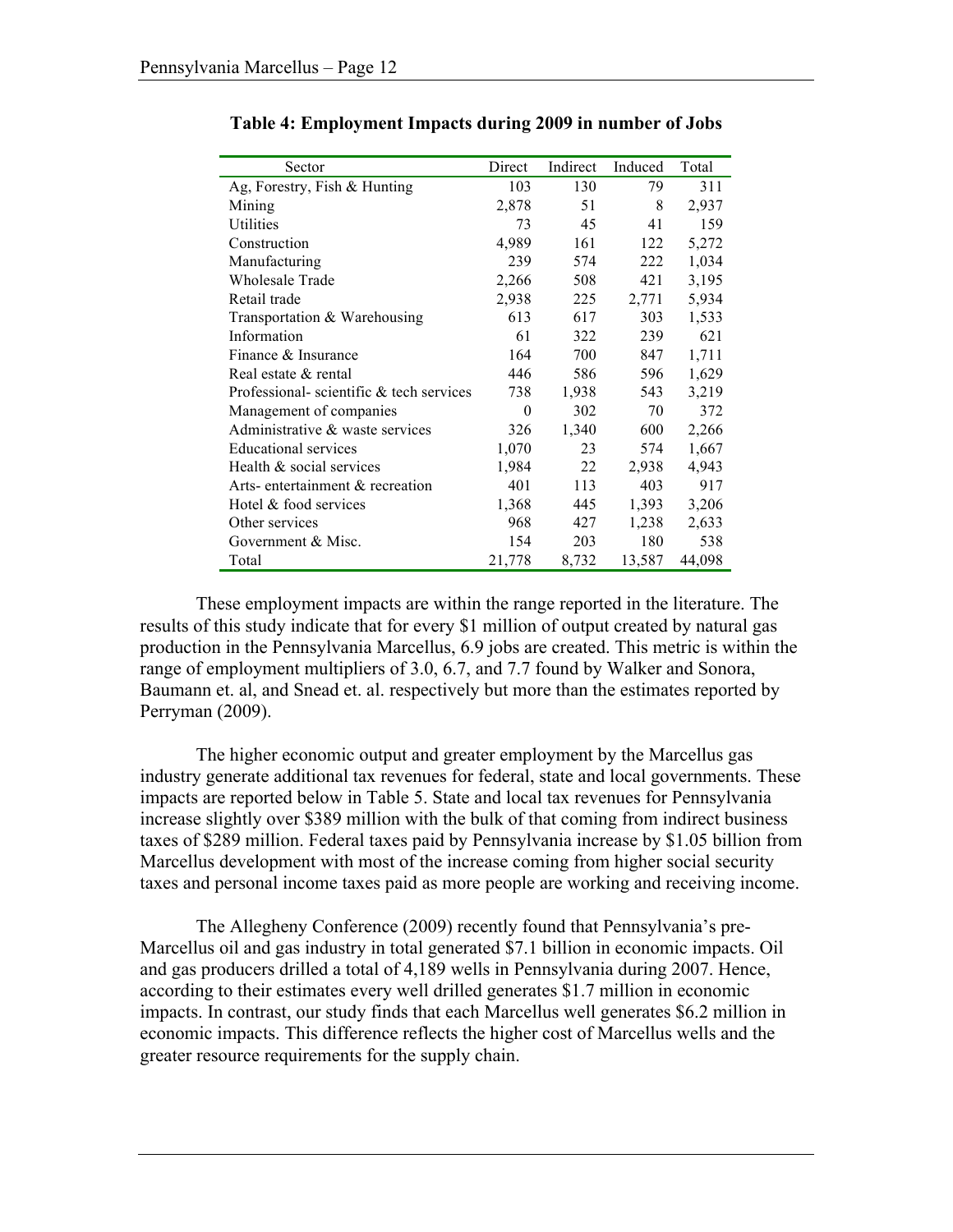|                          |           |            |                 | <b>State and Local Taxes</b> |              |          |
|--------------------------|-----------|------------|-----------------|------------------------------|--------------|----------|
| Description              | Employees | Proprietor | <b>Business</b> | Households                   | Corporations | Total    |
| <b>Dividends</b>         |           |            |                 |                              | 22.38        | 22.38    |
| Social Insurance         |           |            |                 |                              |              |          |
| Employee Contr.          | 0.76      |            |                 |                              |              | 0.76     |
| Employer Contr.          | 3.26      |            |                 |                              |              | 3.26     |
| <b>Indirect Business</b> |           |            |                 |                              |              |          |
| Sales                    |           |            | 117.85          |                              |              | 117.85   |
| Property                 |           |            | 124.32          |                              |              | 124.32   |
| Motor Vehicle Lic.       |           |            | 2.59            |                              |              | 2.59     |
| Other                    |           |            | 36.37           |                              |              | 36.37    |
| S/L Fees                 |           |            | 8.16            |                              |              | 8.16     |
| Corporate Profits        |           |            |                 |                              | 14.95        | 14.95    |
| Personal Income          |           |            |                 |                              |              |          |
| Income                   |           |            |                 | 47.14                        |              | 47.14    |
| Fines & Fees             |           |            |                 | 6.89                         |              | 6.89     |
| Motor Vehicle Lic.       |           |            |                 | 2.25                         |              | 2.25     |
| Property                 |           |            |                 | 1.09                         |              | 1.09     |
| Other (Fish/Hunt)        |           |            |                 | 1.06                         |              | 1.06     |
| Total State & Local      | 4.02      |            | 289.28          | 58.43                        | 37.33        | 389.06   |
|                          |           |            |                 | <b>Federal Taxes</b>         |              |          |
| Social Insurance         |           |            |                 |                              |              |          |
| Employee Contr.          | 241.96    | 50.54      |                 |                              |              | 292.51   |
| Employer Contr.          | 244.70    |            |                 |                              |              | 244.70   |
| <b>Indirect Business</b> |           |            |                 |                              |              |          |
| Excise                   |           |            | 35.79           |                              |              | 35.79    |
| <b>Custom Duty</b>       |           |            | 16.67           |                              |              | 16.67    |
| Fed Fees                 |           |            | 27.52           |                              |              | 27.52    |
| Corporate Profits        |           |            |                 |                              | 124.61       | 124.61   |
| Personal Income          |           |            |                 | 315.02                       |              | 315.02   |
| <b>Total Federal</b>     | 486.66    | 50.54      | 79.98           | 315.02                       | 124.61       | 1,056.81 |

#### **Table 5: Tax Impacts during 2009 in millions of 2010 dollars**

#### **IV. Planned Industry Spending and Economic Impacts for 2010 and 2011**

Our survey of Marcellus natural gas producers operating in Pennsylvania also asked for estimates of planned industry spending for 2010 and 2011, which are reported below in Table 6. Producers plan to spend more than \$8.7 billion during 2010. While lease and bonus payments decline slightly from 2009 levels, producers expect that they will remain more than \$1.5 billion for the next two years. The big increase over this year and next are for the upstream and mid-stream segments of the industry, with spending increasing from \$2.4 billion during 2009 to \$6.3 and \$8.1 billion for 2010 and 2011 respectively.

The economic impacts from this planned spending are likely to be significant. To estimate these possible impacts, this study ran the IMPLAN model for Pennsylvania for these two years, adjusting for the effects of inflation on real value added. Below is a summary of the total economic impacts on value added and employment by sector. The economic contribution of the Marcellus gas industry as measured by value added rises to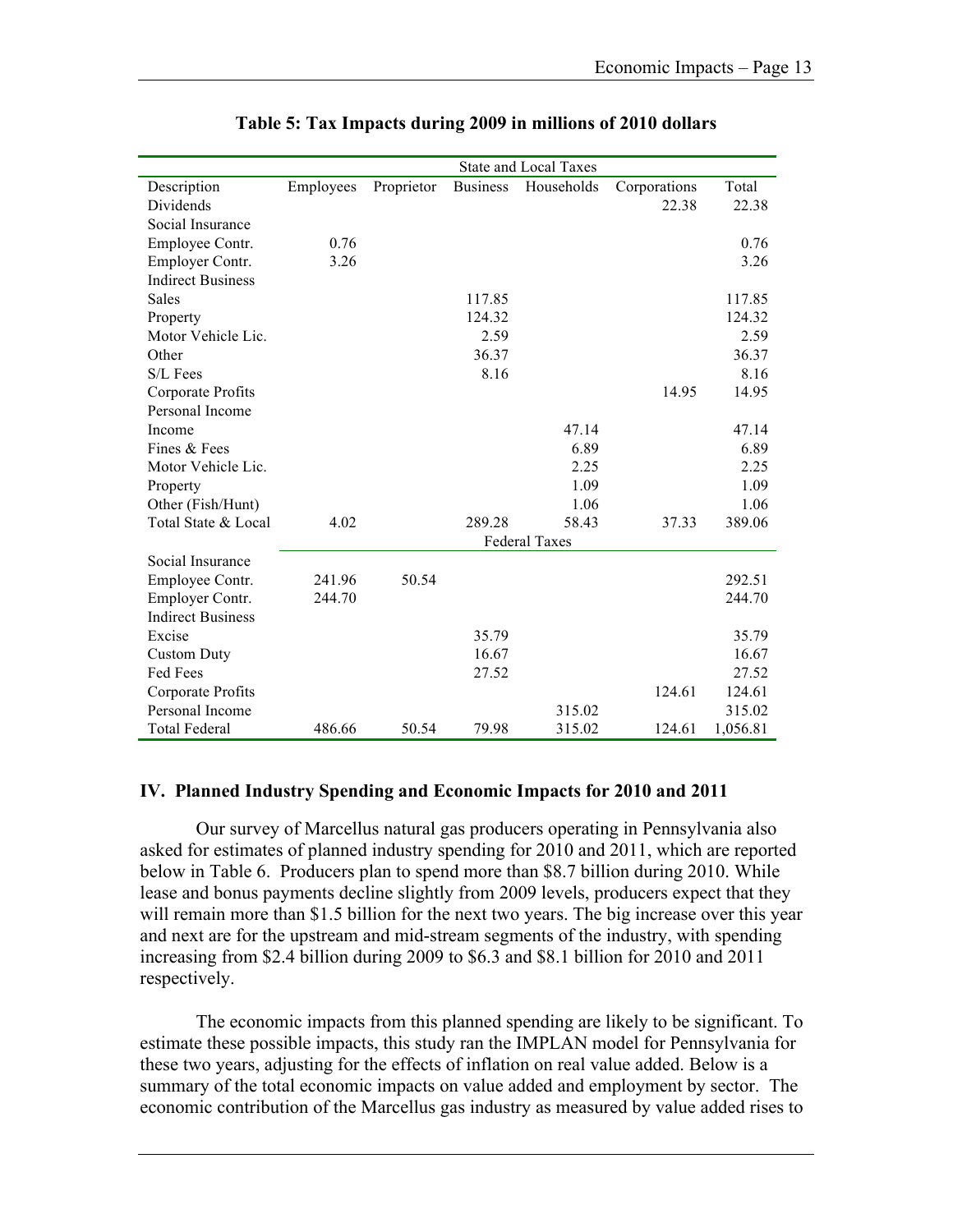\$8 billion in 2010 and to over \$10 billion in 2011. In other words, the Marcellus industry increases the gross state product of Pennsylvania.

|                                   | 2010      | 2011       |
|-----------------------------------|-----------|------------|
| <b>Total Spending</b>             | 8,773,731 | 11,010,602 |
| Lease & Bonus                     | 1,602,187 | 1,577,748  |
| Exploration                       | 493,910   | 486,972    |
| Upstream: Drilling $&$ Completion | 4,468,292 | 6,489,792  |
| Midstream: Pipeline & Processing  | 1,785,878 | 1,586,278  |
| Royalties                         | 252,463   | 633,135    |
| Other                             | 171,001   | 236,677    |

#### **Table 6: Planned Marcellus Spending in thousands of nominal dollars, 2010-2010**

Higher gross state product implies greater employment. For example, our estimates suggest that the level of employment in the state could increase over 88,000 due to Marcellus industry activity during 2010 and well over 100,000 during 2011. As a result of higher real output and employment, state and local tax revenues could be \$785 and \$987 million higher during 2010 and 2011 respectively. In short, the Marcellus shale gas industry adds true, real value to the economy and in the process creates jobs and improves the fiscal health of the Commonwealth.

|                                         | Value Added in           |          | <b>Employment Gains in</b> |         |  |
|-----------------------------------------|--------------------------|----------|----------------------------|---------|--|
|                                         | Millions of 2010 Dollars |          | Number of Jobs             |         |  |
| Sector                                  | 2010                     | 2011     | 2010                       | 2011    |  |
| Ag, Forestry, Fish & Hunting            | 19.3                     | 24.2     | 590                        | 740     |  |
| Mining                                  | 1,287.8                  | 1,637.5  | 7,367                      | 9,369   |  |
| Utilities                               | 157.9                    | 197.5    | 312                        | 391     |  |
| Construction                            | 864.9                    | 1,099.3  | 13,061                     | 16,601  |  |
| Manufacturing                           | 247.8                    | 311.4    | 2,113                      | 2,660   |  |
| <b>Wholesale Trade</b>                  | 1,012.7                  | 1,283.9  | 7,499                      | 9,507   |  |
| Retail trade                            | 544.0                    | 680.7    | 10,748                     | 13,435  |  |
| Transportation & Warehousing            | 261.2                    | 329.9    | 3,293                      | 4,156   |  |
| Information                             | 194.9                    | 244.9    | 1,224                      | 1,538   |  |
| Finance & Insurance                     | 447.5                    | 562.0    | 3,364                      | 4,226   |  |
| Real estate & rental                    | 855.9                    | 1,067.0  | 2,851                      | 3,556   |  |
| Professional-scientific & tech services | 723.9                    | 916.0    | 7,229                      | 9,145   |  |
| Management of companies                 | 135.9                    | 171.7    | 812                        | 1,025   |  |
| Administrative & waste services         | 211.0                    | 266.0    | 4,761                      | 6,002   |  |
| <b>Educational services</b>             | 105.3                    | 129.3    | 2,441                      | 3,006   |  |
| Health & social services                | 511.5                    | 636.8    | 8,438                      | 10,507  |  |
| Arts-entertainment & recreation         | 54.4                     | 67.6     | 1,540                      | 1,915   |  |
| Hotel & food services                   | 158.8                    | 197.1    | 5,355                      | 6,658   |  |
| Other services                          | 169.2                    | 211.2    | 4,567                      | 5,693   |  |
| Government & Misc.                      | 75.5                     | 94.6     | 1,024                      | 1,284   |  |
| Total                                   | 8,039.5                  | 10,128.6 | 88,588                     | 111,413 |  |

#### **Table 7: Value Added and Employment Total Impacts from Planned Spending**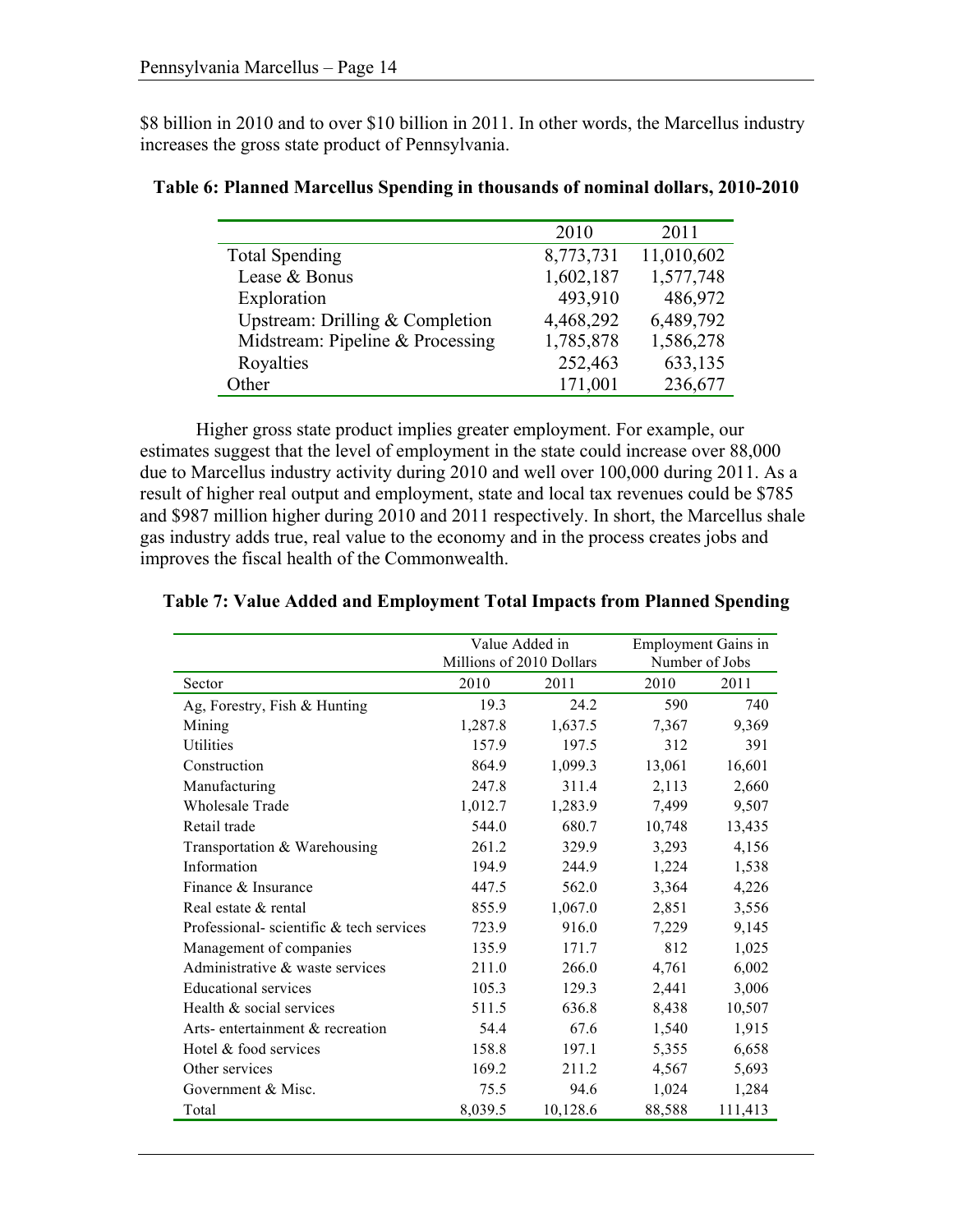#### **V. Forecasts of Marcellus Industry Activity and Economic Impacts out to 2020**

As the above analysis demonstrates, the economic impacts of the Marcellus gas industry are driven by inter-industry spending to support drilling activity and payments to land owners. As the Marcellus is developed, royalties will dominate payments to land owners, eventually exceeding lease and bonus payments. Therefore, to project future royalties a forecast of natural gas production is required.

Natural gas production in any period is the sum of production from current and all previous vintages of producing wells. The production profile of typical shale wells entails a rather sharp initial decline in the production rate and after a few years a much slower rate of decline. Several Marcellus Shale operators have published typical decline curves for horizontal wells based on their early drilling experience in Pennsylvania. Since the play is so new, with very few wells having more than even a one year producing history, companies estimate reserves on the basis of early life production results, reservoir models, and comparisons with longer term well performance in more mature shale plays.

The production decline curve used in this study is displayed below in Figure 6, which is the basis for the production forecast below. This curve is on the low end of publicly released decline curve information released by five major Marcellus Shale operators during the second half of 2009. The estimated production over the first 30 years is 2.8 billion cubic feet, after 50 years the yields is 3.5 bcf. Given this decline curve, average annual production from a Pennsylvania Marcellus horizontal well is over 500 mmcf during the first year, about 250 mmcf during the second, after 8 years about 100 mmcf, and roughly 30 mmcf per year after 30 years of production.



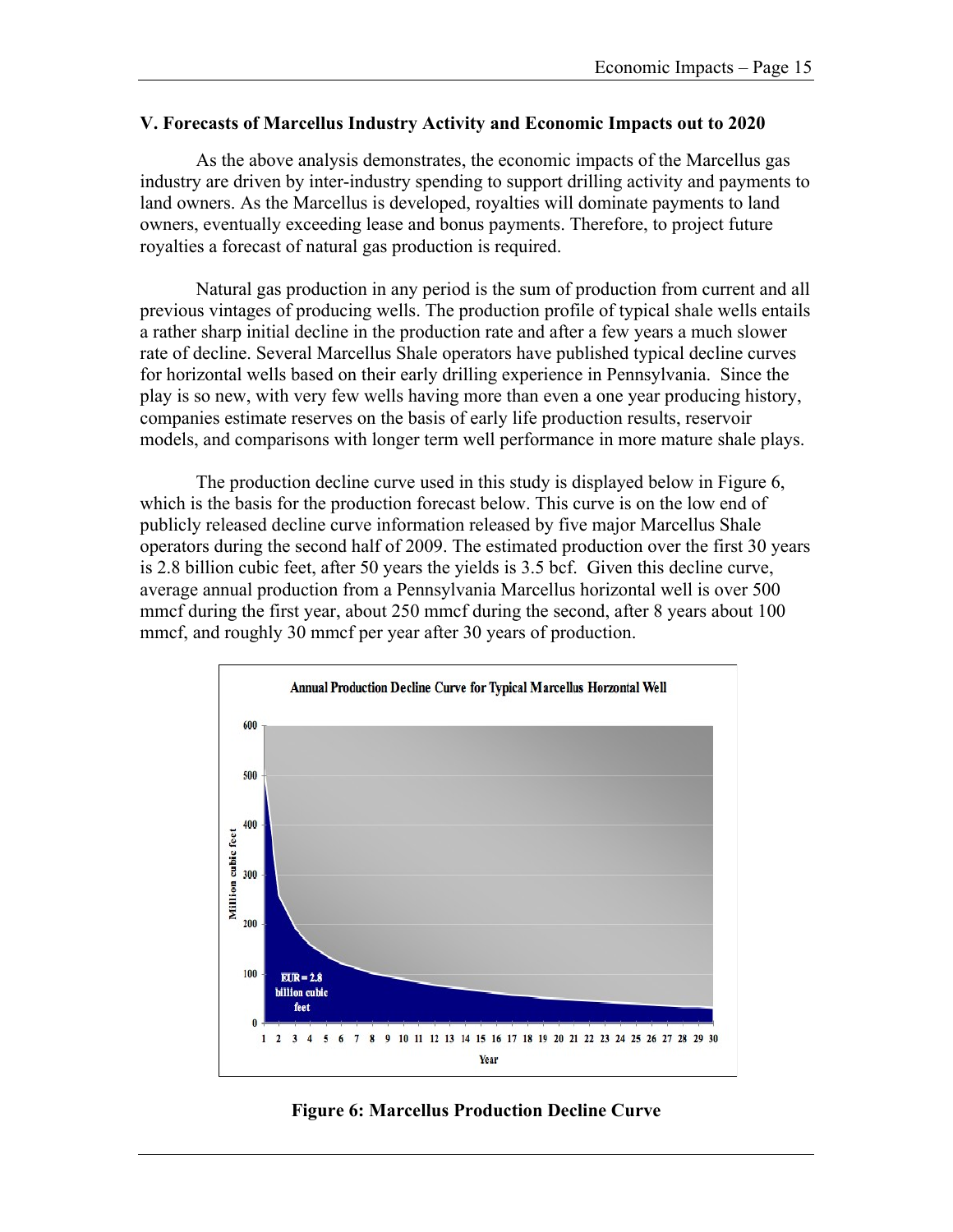As the discussion above demonstrates, not all wells drilled in the Marcellus are horizontal. Vertical wells have a similar decline curve but substantially lower output. Accordingly, this study assumes that annual production from a vertical Marcellus well is slightly less than 30 percent of the output from a horizontal well.

Bottlenecks in infrastructure development are another feature of the industry that must be considered in projecting future production. There are widespread reports of producers drilling wells to secure leases and then capping them until pipeline infrastructure can be built to carry the gas to market. Given time lags in constructing pipeline gathering systems and connections to major interstate pipeline networks, this study assumes a one-year lag between the time a well is drilled and when it is producing marketable gas.

The planned level of spending by Marcellus producers, suggests that over 1,700 wells could be drilled during 2010. This estimate is based upon an average expenditure for exploration, upstream, and downstream production of over \$3.8 million for wells drilled to total depth observed during 2009. Similarly, spending plans suggest over 2,200 wells could be drilled during 2011. Between 2012 and 2020, this study uses the drilling forecast equation developed by Considine, et. al. (2009) that predicts drilling activity based upon natural gas prices. The prices used in this study are futures prices for natural gas from the New York Mercantile Exchange reported on April 15, 2010 adjusted for inflation. These real, inflation adjusted prices in 2010 dollars are \$5.42 per thousand cubic feet (mcf) in 2010 and gradually increase to over \$6 per mcf by 2020 for an average annual real rate of increase of two percent. Given these assumptions, our projection of future Marcellus gas drilling is displayed below in Figure 7. Drilling activity increases from 2,500 wells drilled during 2012 to over 3,500 wells drilled during 2020.



**Figure 7: Forecast for Marcellus Natural Gas Drilling, 2009-2020**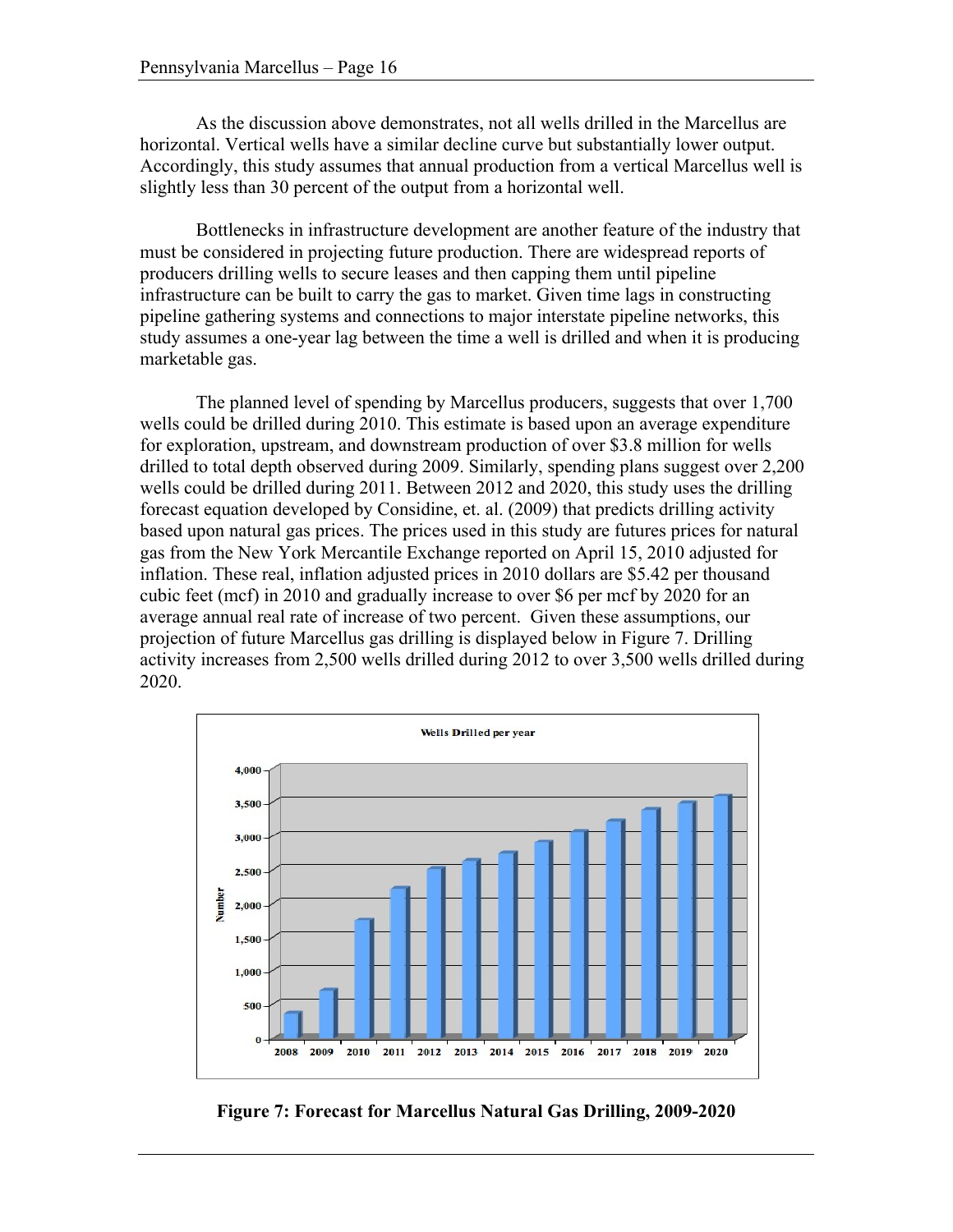Following recent trends, this study assumes that the share of vertical wells in total well drilled will decline to 10 percent by 2020. Given this and previous assumptions, this study projects a trajectory of natural gas production for the Pennsylvania Marcellus that is displayed below in Figure 8. During 2010, average annual production could approach one billion cubic feet per day. Given planned drilling during 2010, production could exceed 2.5 bcf per day by 2011, exceeding Pennsylvania's natural gas consumption and making the Commonwealth a natural gas exporter. Pennsylvania could be producing over 7 billion cubic feet of gas per day by 2015, which is more than Wyoming's production during 2008. Production could reach 13 bcf per day by 2020, which would make Pennsylvania the second largest producer of natural gas behind Texas.





Change in Pennsylvania's regulatory and tax policies that would raise the relative cost of Marcellus development could reduce the pace of drilling and, hence, future natural gas production and other economic impacts discussed in this report. If the current tax and regulatory policies remain in place, there are several reasons why the above forecast could be conservative. First, the productive capacity for a typical Marcellus well could be greater than indicated by the type curve used in these projections. Second, the level of drilling could be substantially higher than the levels projected here. At 3,500 wells by 2020, drilling density would remain quite low compared to other shale gas plays. If these projections are borne out, the Pennsylvania Marcellus could have a profound effect on the U.S. natural gas market.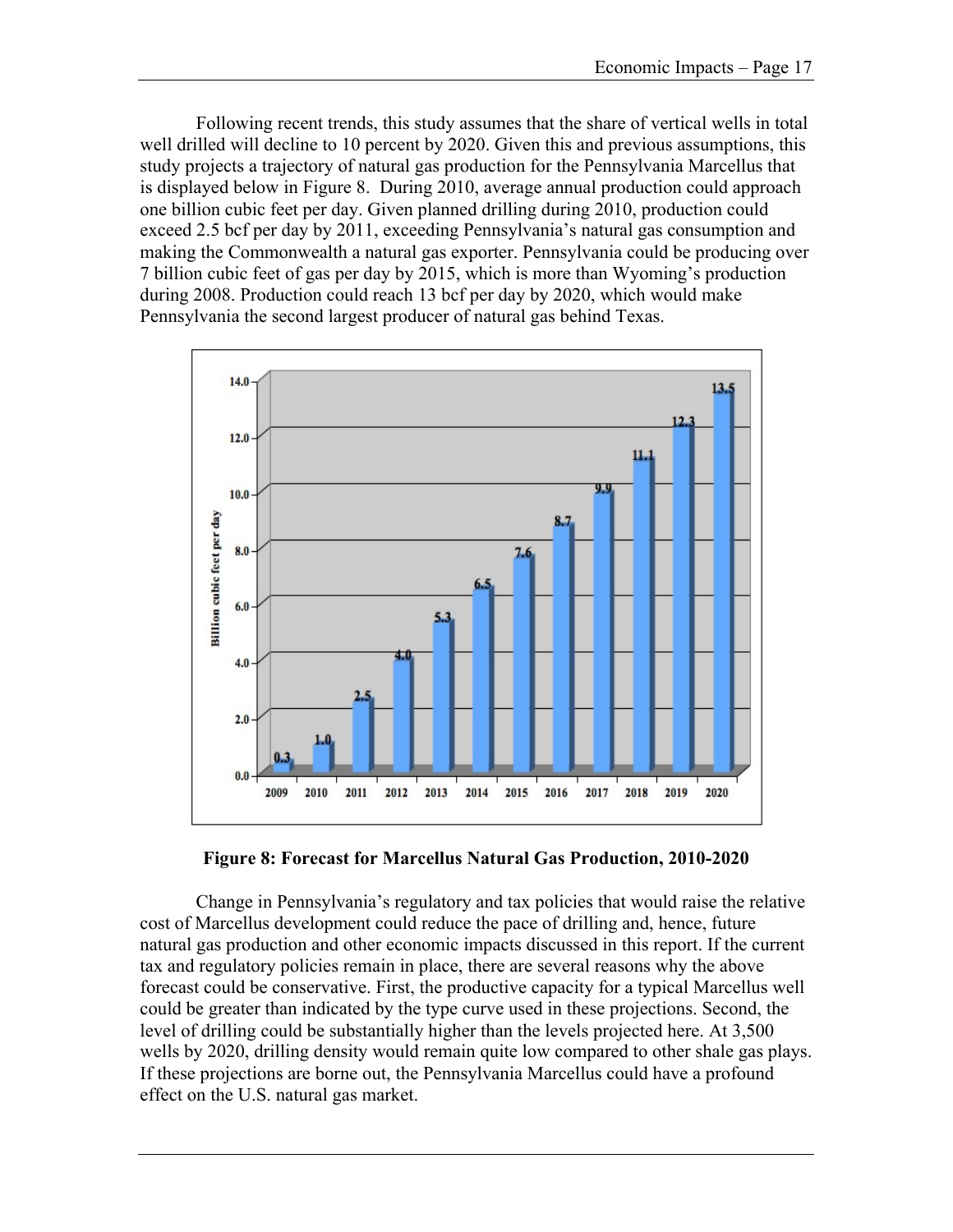This level of future drilling and development activity will significantly stimulate the Pennsylvania economy. Estimates of these future economic impacts are summarized in Table 8. During 2015, the Marcellus gas industry could be generating more than \$14 billion in value added, \$1.4 billion in state and local tax revenues, and increasing state employment by 160,000. In 2020, the impacts grow even larger with over \$18 billion in value added, over \$1.8 billion in state and local tax revenue, and a workforce 200,000 larger.

| Millions of 2010 dollars |             |                     |         |  |
|--------------------------|-------------|---------------------|---------|--|
| Year                     | Value Added | State & Local Taxes | Jobs    |  |
| 2015                     | 14,415      | 1,417               | 160,205 |  |
| 2020                     | 18,853      | .872                | 211,909 |  |

**Table 8: Forecast Economic Impacts**

#### **VI. Summary and Conclusions**

This study provides an update of the impacts of the Marcellus gas industry on the economy of the Commonwealth of Pennsylvania. This update was accomplished by conducting a survey of natural gas producing companies drilling the Marcellus play in Pennsylvania. The companies responding to our survey accounted for more than 74 percent of the Marcellus wells drilled during 2009. Our survey results reveal that the industry spent over \$4.5 billion on Marcellus development during 2009. By the end of 2009, our estimates suggest that there were over 625 producing Marcellus wells in Pennsylvania producing over 500 million cubic feet of natural gas equivalents per day.

Our estimated economic impacts for 2008 and 2009 are quite close to our estimates from last year. The estimates for 2008 changed slightly since this update uses revised and updated economic data for 2008. The estimated impacts for 2009 are also very similar to the projections from last year's report. During 2009, the Marcellus gas industry increased Pennsylvania's value added by \$3.8 billion, generated \$389 million in state and local taxes, and created more than 44,000 jobs.

Our survey also asked Marcellus natural gas producers how much they planned to spend for 2010 and 2011. Based upon the results from this survey, the near term outlook for the Marcellus gas industry in Pennsylvania is even more robust than we anticipated last year. Based on these spending plans, the Marcellus industry in Pennsylvania could generate more than \$8 billion in value added during 2010. This economic activity would generate more than \$785 million in state and local taxes and would cause job gains to double yet again to over 88,000 (see Table 9). The rate of growth tapers somewhat in 2011. Nonetheless, the economic impacts are impressive with nearly \$1 billion in additional tax revenues for the state and 100,000 plus jobs.

Looking beyond the planning horizon and employing some conservative assumptions about drilling and production profiles, the outlook for Marcellus production is remarkable. By 2015, the Pennsylvania Marcellus could be producing over 7 billion cubic feet per day, substantially exceeding all gas output from offshore federal waters.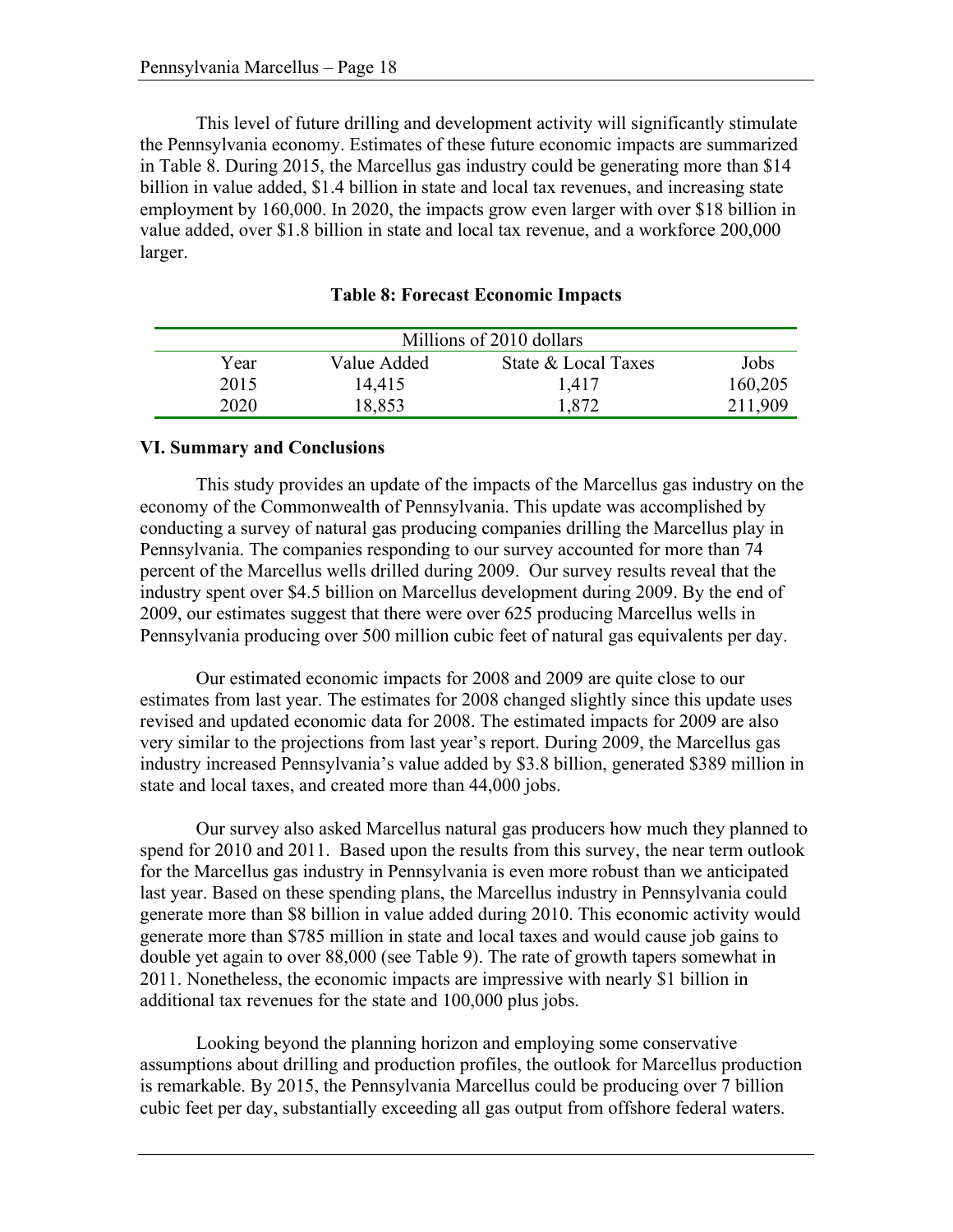Marcellus natural gas production could nearly double again by 2020, with more than 13.5 billion cubic feet per day, which would make Pennsylvania second only to Texas in natural gas production. The economic impacts of this level of production are very significant, dramatically improving the fiscal position and job market in the Commonwealth of Pennsylvania.

| Millions of 2010 dollars |             |                    |         |  |
|--------------------------|-------------|--------------------|---------|--|
|                          |             | State $\&$         |         |  |
| Year                     | Value Added | <b>Local Taxes</b> | Jobs    |  |
| 2008                     | 2,556       | 265                | 30,137  |  |
| 2009                     | 3,877       | 389                | 44,098  |  |
|                          |             | Planned            |         |  |
| 2010                     | 8,039       | 785                | 88,588  |  |
| 2011                     | 10,129      | 987                | 111,413 |  |
|                          |             | Forecast           |         |  |
| 2015                     | 14,415      | 1,417              | 160,205 |  |
| 2020                     | 18,853      | 1,872              | 211,909 |  |

#### **Table 9: Summary of Estimated, Planned, and Forecast Economic Impacts**

Large-scale development of the Marcellus is reshaping the economic landscape of Pennsylvania. Strategies and policies that encourage growth of the Marcellus gas industry will generate significant economic and environmental benefits for the Commonwealth of Pennsylvania, transforming the Pennsylvania to a net natural gas exporter while creating hundreds of thousands of jobs and generating billions of dollars in additional output, income, and tax revenues.

There are additional economic impacts not estimated in this report. The availability of low cost natural gas supplies could stimulate the expansion of manufacturing capacity in the Commonwealth of Pennsylvania, such as steel, glass, foundries, chemicals, fertilizers, and other natural gas intensive industries. Such an expansion would further stimulate the supply chain and generate additional job and tax revenues gains. Abundant gas supplies also could reduce the cost of achieving reductions in greenhouse gas emissions as well as emissions of  $NO<sub>x</sub>$ ,  $SO<sub>2</sub>$ , and other pollutants. Thus, the additional natural gas produced from the Marcellus would propel Pennsylvania's economy forward while reducing greenhouse gas emissions.

Despite the enormous potential of the Marcellus, Pennsylvania policy makers need to understand that the Marcellus competes for scarce investment capital with other shale plays around North America. Policies that raise the costs of developing the Marcellus relative to these other shale plays could reduce Marcellus production, job creation, and tax revenue growth.

Many people believe clean, domestic energy production need not impinge upon economic growth. Marcellus shale gas producers are transforming this belief into a new reality.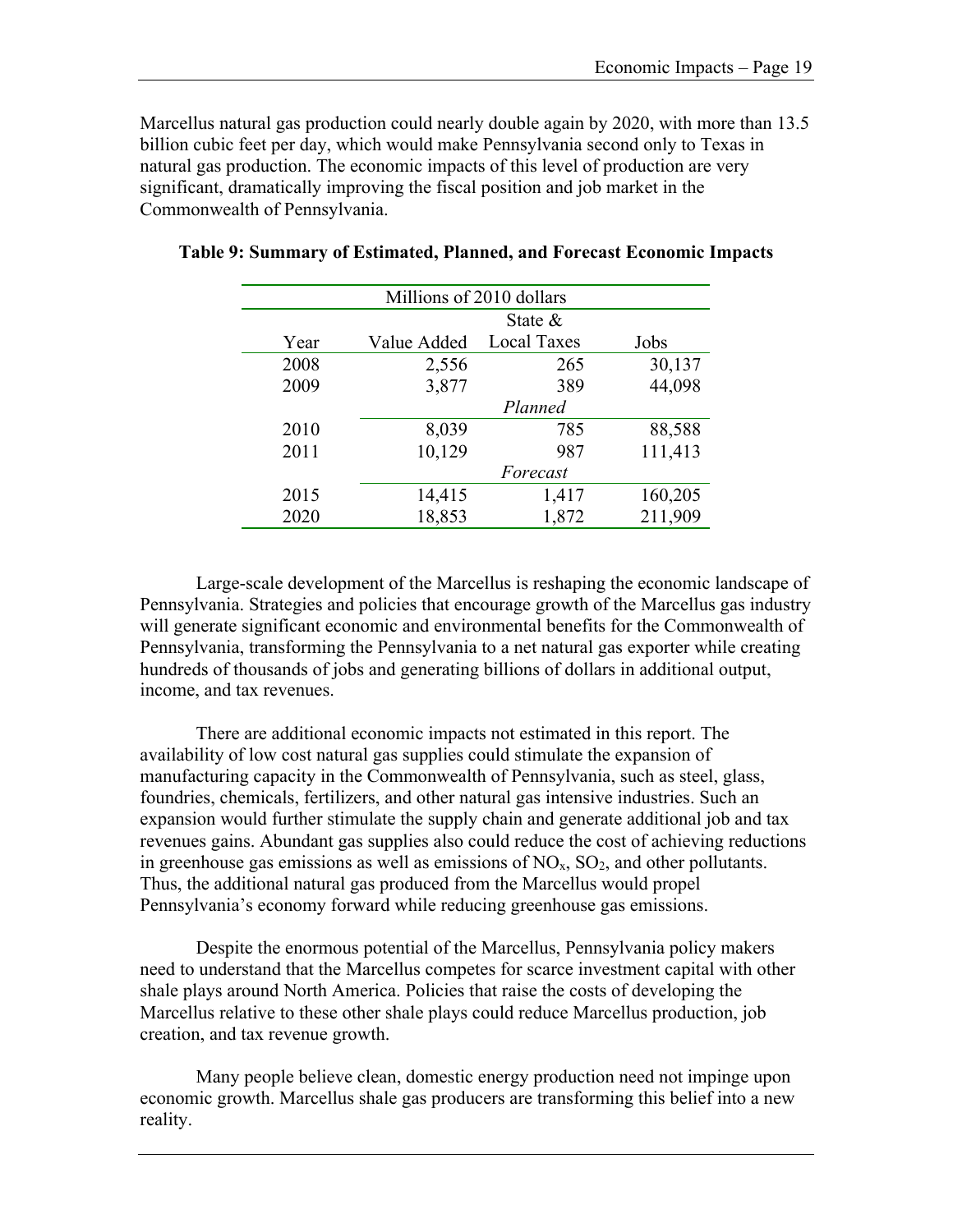#### **References**

- Allegheny Conference (2009) "The Economic Impact of the Oil and Gas Industry in Pennsylvania," Allegheny Conference on Community Development, June.
- Baumann, Robert H., D.E. Dismukes, D.V. Mesyanzhinov, and A.G. Pulsipher (2002) "Analysis of the Economic Impact Associated with Oil and Gas Activities on State Leases," Louisiana State University Center for Energy Studies, Baton Rouge, La. 11 pgs.
- Considine, T.J., R. Watson, R. Entler, J. Sparks (2009) "An Emerging Giant: Prospects and Economic Impacts of Developing the Marcellus Shale Natural Gas Play," The Pennsylvania State University, Dept. of Energy and Mineral Engineering, August 5, 39 pages.
- Deacon, R.E., H.E. Frech, and M.B. Johnson (1990) Taxing Energy: Oil Severance Taxation and the Economy, The Independent Institute, 176 pages.
- Engelder, T. (2009) "Marcellus 2008: Report card on the breakout year for gas production in the Appalachian Basin," *Fort Worth Basin Oil and Gas Magazine* (forthcoming).
- HIS Global Insight, (2009) "Measuring the Economic and Energy Impacts of Proposals to Regulate Hydraulic Fracturing," 17 pages.
- Marcellus Shale Committee, (2009) "MSC Industry Progress Report Survey Results," May 18.
- Miller, R.E. and P.D. Blair (1985) Input-output Analysis Foundations and Extensions, Cambridge University Press, 464 pages.
- Pennsylvania Department of Labor and Industry (2010) "The Pennsylvania Green Jobs Report: Part I," January, 40 pages.
- Snead, Mark C. (2002) "The Economic Impact of Oil and Gas production and Drilling on the Oklahoma Economy." Office of Business and Economic Research, College of Business Administration, Oklahoma State University, 22 pgs.
- United States Geological Survey (2002) "Assessment of Undiscovered Oil and Gas Resources of the Appalachian Province," U.S. Department of Interior, Open-File Report 2008–1287.
- Walker, D. and N. Sonora (2005) "The Economic Impacts of the Natural Gas Industry in La Plata County, 2003-2004." School of Business Administration, Fort Lewis College, Durango, CO. 18 pgs.